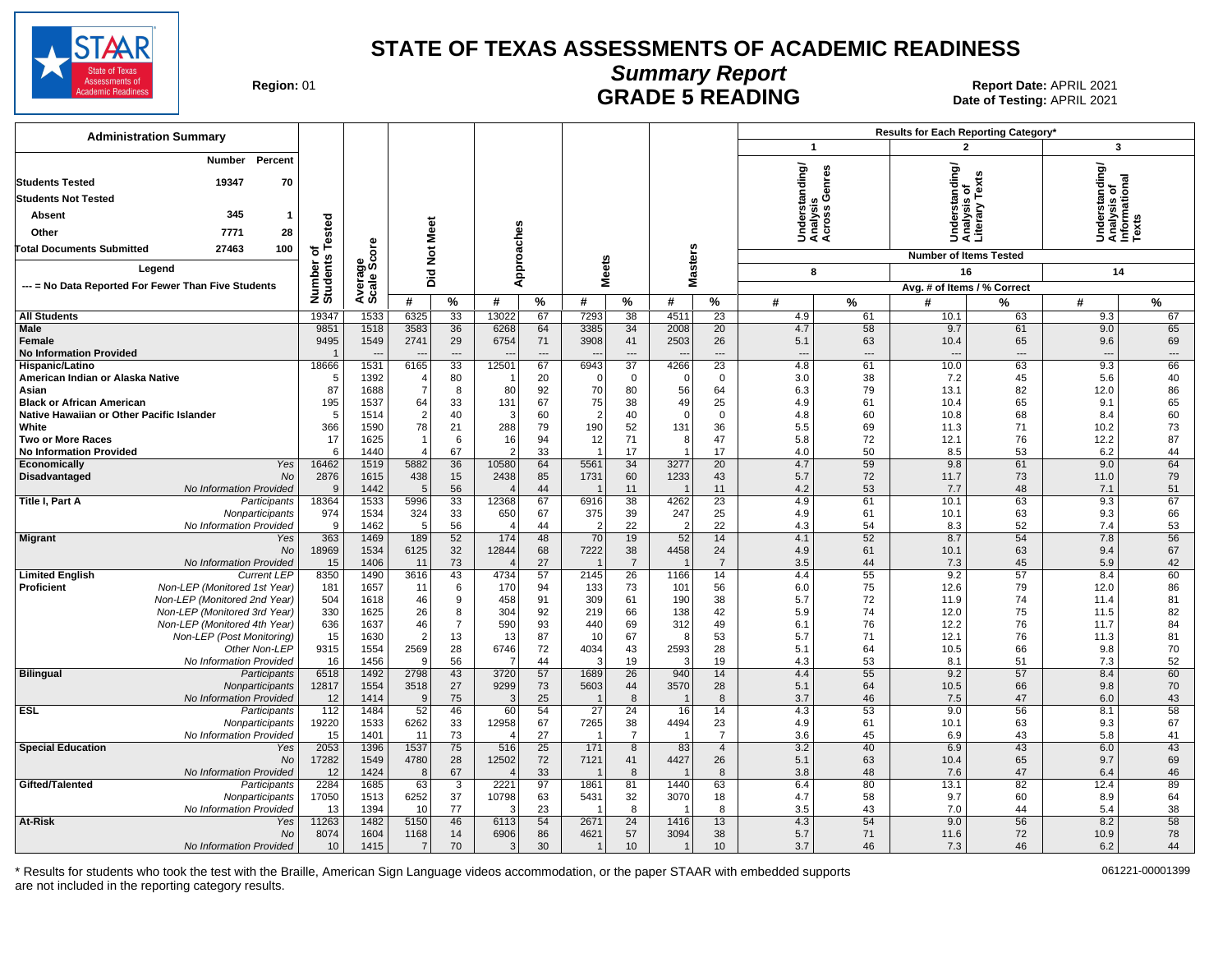

**Summary Report**

Region: 01 **Region: 01 CRADE 5 MATHEMATICS Date of Testing: APRIL 2021 Report Date: APRIL 2021** Date of Testing: APRIL 2021

| <b>Administration Summary</b>                                                 |                            |                |                 |                 |                |                |                  |                 |                   | Results for Each Reporting Category* |                                                     |                          |                          |                                              |                               |          |                                                        |                        |
|-------------------------------------------------------------------------------|----------------------------|----------------|-----------------|-----------------|----------------|----------------|------------------|-----------------|-------------------|--------------------------------------|-----------------------------------------------------|--------------------------|--------------------------|----------------------------------------------|-------------------------------|----------|--------------------------------------------------------|------------------------|
|                                                                               |                            |                |                 |                 |                |                |                  |                 |                   |                                      | $\mathbf{1}$                                        |                          | $\overline{2}$           |                                              | 3                             |          | $\boldsymbol{4}$                                       |                        |
| Percent<br>Number                                                             |                            |                |                 |                 |                |                |                  |                 |                   |                                      | resentations                                        |                          | ທ ບ                      |                                              |                               |          |                                                        |                        |
| 72<br><b>Students Tested</b><br>20667                                         |                            |                |                 |                 |                |                |                  |                 |                   |                                      |                                                     |                          |                          |                                              | and                           |          |                                                        |                        |
| <b>Students Not Tested</b>                                                    |                            |                |                 |                 |                |                |                  |                 |                   |                                      | Numerical<br>Representatior<br>and<br>Relationships |                          |                          | Computanon<br>and Algebraic<br>Relationships | ieometry and<br>leasurement   |          | Data Analysis<br>and Personal<br>Financial<br>Literacy |                        |
| 326<br>Absent<br>-1                                                           |                            |                |                 |                 |                |                |                  |                 |                   |                                      |                                                     |                          |                          |                                              |                               |          |                                                        |                        |
| 27<br>Other<br>7909                                                           | ested                      |                |                 |                 |                |                |                  |                 |                   |                                      |                                                     |                          |                          |                                              |                               |          |                                                        |                        |
| <b>Total Documents Submitted</b><br>28902<br>100                              |                            |                | <b>Not Meet</b> |                 | Approaches     |                |                  |                 |                   |                                      |                                                     |                          |                          |                                              | ŎΣ                            |          |                                                        |                        |
|                                                                               | ৳<br>Number of<br>Students | ge<br>Score    |                 |                 |                |                |                  |                 | <b>Masters</b>    |                                      |                                                     |                          |                          |                                              | <b>Number of Items Tested</b> |          |                                                        |                        |
| Legend                                                                        |                            |                | Did             |                 |                |                | <b>Meets</b>     |                 |                   |                                      | 6                                                   |                          | 17                       |                                              | 9                             |          | 4                                                      |                        |
| --- = No Data Reported For Fewer Than Five Students                           |                            | Avera<br>Scale |                 |                 |                |                |                  |                 |                   |                                      |                                                     |                          |                          |                                              | Avg. # of Items / % Correct   |          |                                                        |                        |
|                                                                               |                            |                | #               | $\%$            | #              | %              | #                | $\%$            | #                 | %                                    | #                                                   | %                        | #                        | $\frac{9}{6}$                                | #                             | %        | #                                                      | %                      |
| <b>All Students</b>                                                           | 20667                      | 1544           | 8951            | 43              | 11716          | 57             | 5942             | 29              | 2798              | 14                                   | 2.9                                                 | 49                       | 9.5                      | 56                                           | 4.5                           | 49       | 2.1                                                    | 54                     |
| <b>Male</b><br>Female                                                         | 10544<br>10122             | 1547<br>1541   | 4413<br>4537    | 42<br>45        | 6131<br>5585   | 58<br>55       | 3084<br>2858     | 29<br>28        | 1477<br>1321      | 14<br>13                             | 3.0<br>2.9                                          | 49<br>48                 | 9.6<br>9.4               | 56<br>55                                     | 4.5<br>4.4                    | 50<br>49 | 2.2<br>2.1                                             | 54<br>53               |
| <b>No Information Provided</b>                                                | $\overline{\mathbf{1}}$    |                |                 | $---$           |                | $\overline{a}$ |                  | $\overline{a}$  |                   | ---                                  | $\overline{\phantom{a}}$                            | $\overline{\phantom{a}}$ | $\overline{\phantom{a}}$ | $---$                                        | $\overline{\phantom{a}}$      | $---$    | $\overline{\phantom{a}}$                               | $\qquad \qquad \cdots$ |
| Hispanic/Latino                                                               | 19977                      | 1542           | 8748            | 44              | 11229          | 56             | 5644             | 28              | 2634              | 13                                   | 2.9                                                 | 48                       | 9.4                      | 55                                           | 4.4                           | 49       | 2.1                                                    | 54                     |
| American Indian or Alaska Native                                              | 5                          | 1394           |                 | 80              |                | 20             | $\Omega$         | $\mathbf 0$     | $\mathbf 0$       | $\mathbf{0}$                         | 1.2                                                 | 20                       | 5.2                      | 31                                           | 3.0                           | 33       | 0.8                                                    | 20                     |
| Asian                                                                         | 86                         | 1747           | 5               | 6               | 81             | 94             | 64               | 74              | 46                | 53                                   | 4.7                                                 | 78                       | 13.8                     | 81                                           | 7.0                           | 78       | 3.2                                                    | 81                     |
| <b>Black or African American</b><br>Native Hawaiian or Other Pacific Islander | 196<br>5                   | 1542<br>1525   | 80<br>2         | 41<br>40        | 116<br>3       | 59<br>60       | 52<br>-1         | 27<br>20        | 26<br>$\mathbf 0$ | 13<br>$\mathbf 0$                    | 2.8<br>2.0                                          | 46<br>33                 | 9.7<br>9.4               | 57<br>55                                     | 4.7<br>4.6                    | 52<br>51 | 2.0<br>2.2                                             | 50<br>55               |
| White                                                                         | 374                        | 1603           | 105             | 28              | 269            | 72             | 169              | 45              | 88                | 24                                   | 3.4                                                 | 57                       | 10.9                     | 64                                           | 5.4                           | 60       | 2.5                                                    | 62                     |
| <b>Two or More Races</b>                                                      | 17                         | 1660           |                 | 6               | 16             | 94             | 12               | 71              | 4                 | 24                                   | 4.3                                                 | 72                       | 12.6                     | 74                                           | 6.3                           | 70       | 3.1                                                    | 76                     |
| <b>No Information Provided</b>                                                | $\overline{7}$             | 1420           | 6               | 86              | -1             | 14             | $\Omega$         | $\Omega$        | $\Omega$          | $\mathbf 0$                          | 1.7                                                 | 29                       | 5.7                      | 34                                           | 3.4                           | 38       | 0.7                                                    | 18                     |
| Yes<br><b>Economically</b>                                                    | 17745                      | 1530           | 8282            | 47              | 9463           | 53             | 4504             | 25              | 1986              | 11                                   | 2.8                                                 | 47                       | 9.2                      | 54                                           | 4.3                           | 48       | 2.1                                                    | 51                     |
| Disadvantaged<br><b>No</b><br>No Information Provided                         | 2913<br>9                  | 1624<br>1445   | 663<br>6        | 23<br>67        | 2250           | 77<br>33       | 1438<br>$\Omega$ | 49<br>$\Omega$  | 812<br>$\Omega$   | 28<br>$\mathbf{0}$                   | 3.7<br>2.4                                          | 61<br>41                 | 11.5<br>6.0              | 67<br>35                                     | 5.5<br>3.6                    | 61<br>40 | 2.7<br>1.2                                             | 69<br>31               |
| Title I, Part A<br>Participants                                               | 19649                      | 1543           | 8569            | 44              | 11080          | 56             | 5610             | 29              | 2637              | 13                                   | 2.9                                                 | 49                       | 9.5                      | 56                                           | 4.4                           | 49       | 2.1                                                    | 54                     |
| Nonparticipants                                                               | 1009                       | 1561           | 375             | 37              | 634            | 63             | 332              | 33              | 161               | 16                                   | 3.0                                                 | 50                       | 10.0                     | 59                                           | 4.9                           | 54       | 2.2                                                    | 54                     |
| No Information Provided                                                       | 9                          | 1442           | 7               | 78              | $\overline{2}$ | 22             | $\Omega$         | $\mathbf 0$     | $\mathbf 0$       | $\mathbf{0}$                         | 1.9                                                 | 31                       | 6.2                      | 37                                           | 3.7                           | 41       | 1.2                                                    | 31                     |
| <b>Migrant</b><br>Yes<br><b>No</b>                                            | 395<br>20259               | 1483<br>1545   | 249<br>8692     | 63<br>43        | 146<br>11567   | 37<br>57       | 64<br>5878       | 16<br>29        | 20<br>2778        | 5<br>14                              | 2.3<br>2.9                                          | 38<br>49                 | 7.9<br>9.5               | 47<br>56                                     | 3.6<br>4.5                    | 40<br>50 | 1.7<br>2.2                                             | 41<br>54               |
| No Information Provided                                                       | 13                         | 1426           | 10              | 77              | $\mathcal{B}$  | 23             | $\Omega$         | $\Omega$        | $\Omega$          | $\mathbf{0}$                         | 1.7                                                 | 28                       | 6.0                      | 35                                           | 3.1                           | 34       | 1.2                                                    | 29                     |
| <b>Limited English</b><br><b>Current LEP</b>                                  | 9571                       | 1511           | 5041            | $\overline{53}$ | 4530           | 47             | 1958             | 20              | 798               | 8                                    | 2.6                                                 | 43                       | 8.7                      | 51                                           | 4.0                           | 45       | 1.9                                                    | $\overline{47}$        |
| <b>Proficient</b><br>Non-LEP (Monitored 1st Year)                             | 184                        | 1646           | 25              | 14              | 159            | 86             | 106              | 58              | 54                | 29                                   | 4.0                                                 | 66                       | 12.0                     | 71                                           | 5.9                           | 65       | 3.1                                                    | 77                     |
| Non-LEP (Monitored 2nd Year)                                                  | 501                        | 1632           | 100             | 20              | 401            | 80             | 265              | 53              | 138               | 28                                   | 3.8                                                 | 63                       | 11.8                     | 69                                           | 5.6                           | 62       | 2.9                                                    | 72                     |
| Non-LEP (Monitored 3rd Year)<br>Non-LEP (Monitored 4th Year)                  | 329<br>631                 | 1620<br>1645   | 65<br>99        | 20<br>16        | 264<br>532     | 80<br>84       | 165<br>347       | 50<br>55        | 89<br>197         | 27<br>31                             | 3.8<br>3.9                                          | 63<br>65                 | 11.3<br>11.9             | 67<br>70                                     | 5.6<br>5.7                    | 62<br>64 | 2.8<br>3.1                                             | 71<br>78               |
| Non-LEP (Post Monitoring)                                                     | 15                         | 1598           |                 | 27              | 11             | 73             | 6                | 40              | 4                 | 27                                   | 3.7                                                 | 61                       | 11.0                     | 65                                           | 4.8                           | 53       | 2.9                                                    | 73                     |
| Other Non-LEP                                                                 | 9421                       | 1561           | 3607            | 38              | 5814           | 62             | 3094             | 33              | 1518              | 16                                   | 3.1                                                 | 52                       | 9.9                      | 58                                           | 4.7                           | 52       | 2.3                                                    | 57                     |
| No Information Provided                                                       | 15                         | 1458           | 10              | 67              | .5             | 33             |                  | $\overline{7}$  | $\Omega$          | 0                                    | 2.1                                                 | 36                       | 6.9                      | 40                                           | 3.5                           | 39       | 1.5                                                    | 37                     |
| <b>Bilingual</b><br>Participants                                              | 7695<br>12960              | 1510<br>1564   | 4089<br>4853    | 53<br>37        | 3606<br>8107   | 47<br>63       | 1543<br>4398     | 20<br>34        | 634<br>2163       | 8<br>17                              | 2.6<br>3.1                                          | 43<br>52                 | 8.6<br>10.0              | 51<br>59                                     | 4.0<br>4.7                    | 44<br>53 | 1.9<br>2.3                                             | 47<br>58               |
| Nonparticipants<br>No Information Provided                                    | 12                         | 1447           | 9               | 75              | 3              | 25             |                  | 8               | -1                | 8                                    | 2.0                                                 | 33                       | 6.8                      | 40                                           | 3.3                           | 37       | 1.0                                                    | 25                     |
| <b>ESL</b><br>Participants                                                    | 122                        | 1543           | 52              | 43              | 70             | 57             | 31               | $\overline{25}$ | 13                | 11                                   | 3.0                                                 | 50                       | 9.4                      | 55                                           | 4.6                           | 51       | 1.9                                                    | 48                     |
| Nonparticipants                                                               | 20530                      | 1544           | 8888            | 43              | 11642          | 57             | 5910             | 29              | 2784              | 14                                   | 2.9                                                 | 49                       | 9.5                      | 56                                           | 4.5                           | 49       | 2.2                                                    | 54                     |
| No Information Provided                                                       | 15                         | 1444           | 11              | 73              |                | 27             |                  | $\overline{7}$  | -1                | $\overline{7}$                       | 1.8                                                 | 30                       | 6.5                      | 38                                           | 3.3                           | 37       | 1.4                                                    | 35                     |
| <b>Special Education</b><br>Yes<br><b>No</b>                                  | 2178<br>18478              | 1467<br>1553   | 1484<br>7459    | 68<br>40        | 694<br>11019   | 32<br>60       | 229<br>5713      | 11<br>31        | 68<br>2730        | 3<br>15                              | 1.9<br>3.0                                          | 31<br>51                 | 7.9<br>9.7               | 47<br>57                                     | 3.3<br>4.6                    | 36<br>51 | 1.4<br>2.2                                             | 34<br>56               |
| No Information Provided                                                       | 11                         | 1435           | 8               | 73              |                | 27             | $\Omega$         | $\mathbf{0}$    | $\Omega$          | $\mathbf{0}$                         | 1.9                                                 | 32                       | 6.3                      | 37                                           | 3.4                           | 37       | 1.0                                                    | 25                     |
| Gifted/Talented<br>Participants                                               | 2373                       | 1694           | 183             | 8               | 2190           | 92             | 1617             | 68              | 1036              | 44                                   | 4.3                                                 | 72                       | 13.0                     | 76                                           | 6.4                           | 71       | 3.3                                                    | 82                     |
| Nonparticipants                                                               | 18282                      | 1524           | 8758            | 48              | 9524           | 52             | 4325             | 24              | 1762              | 10                                   | 2.7                                                 | 46                       | 9.0                      | 53                                           | 4.2                           | 47       | 2.0                                                    | 50                     |
| No Information Provided                                                       | 12                         | 1413           | 10              | 83              |                | 17             | $\Omega$         | $\mathbf 0$     | $\Omega$          | $\mathbf 0$                          | 1.6                                                 | 26                       | 5.7                      | 33                                           | 2.9                           | 32       | 0.9                                                    | 23                     |
| <b>At-Risk</b><br>Yes<br><b>No</b>                                            | 12521<br>8137              | 1505<br>1602   | 6817<br>2128    | 54<br>26        | 5704<br>6009   | 46<br>74       | 2386<br>3556     | 19<br>44        | 951<br>1847       | 8<br>23                              | 2.5<br>3.5                                          | 42<br>59                 | 8.5<br>10.9              | 50<br>64                                     | 3.9<br>5.3                    | 44<br>58 | 1.8<br>2.7                                             | 46<br>66               |
| No Information Provided                                                       | 9                          | 1448           | 6               | 67              | 3              | 33             | $\Omega$         | $\Omega$        | $\Omega$          | $\mathbf{0}$                         | 2.0                                                 | 33                       | 6.7                      | 39                                           | 3.7                           | 41       | 1.1                                                    | 28                     |
|                                                                               |                            |                |                 |                 |                |                |                  |                 |                   |                                      |                                                     |                          |                          |                                              |                               |          |                                                        |                        |

\* Results for students who took the test with the Braille, American Sign Language videos accommodation, or the paper STAAR with embedded supports 061221-00001399 are not included in the reporting category results.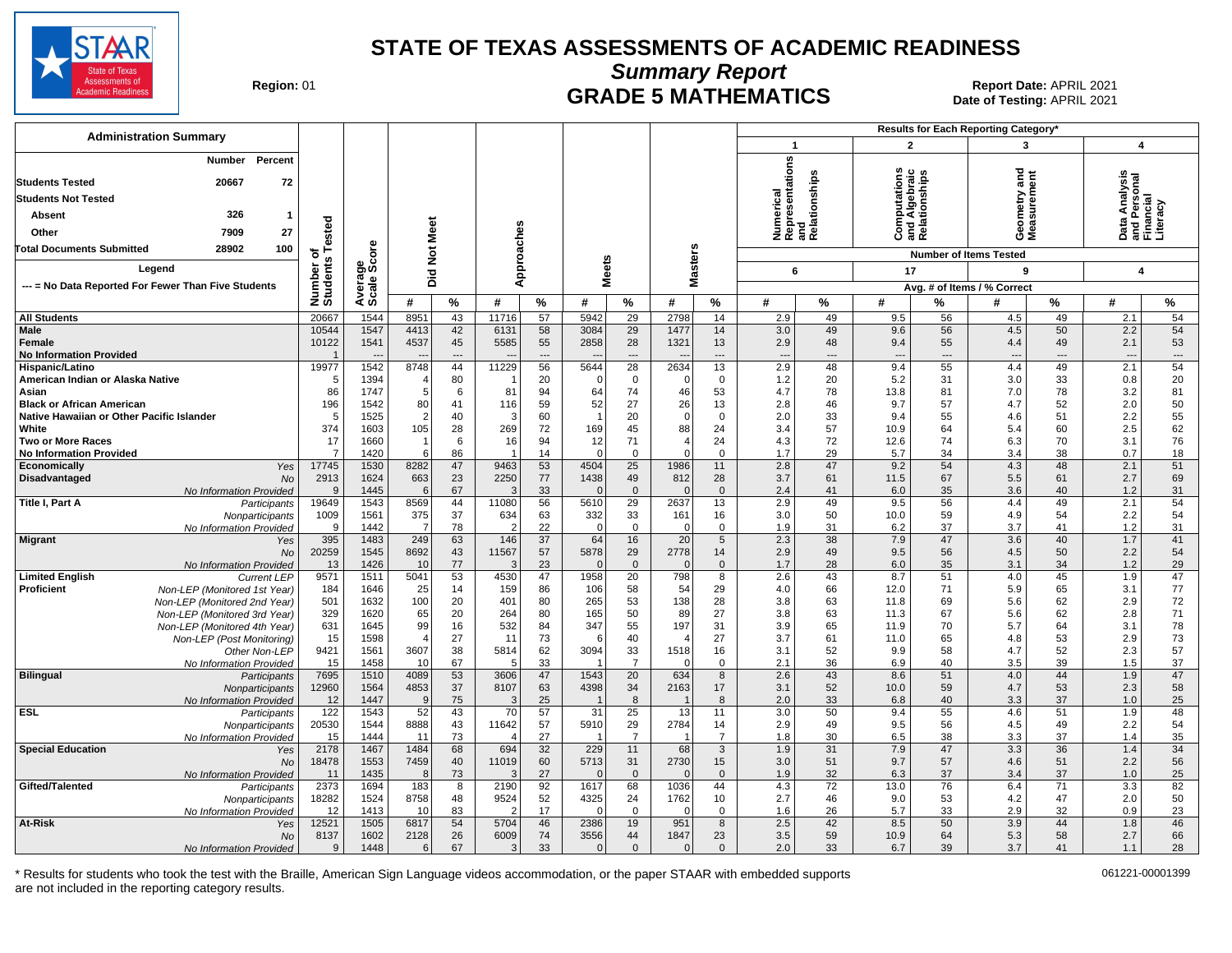

# **Summary Report**

Region: 01 **Region: 01 CONTRIGGLARGE 5 READING Report Date: APRIL 2021 Region: 01 Report Date: APRIL 2021** 

| <b>Administration Summary</b>                                              |                              |                                  |                                        |                                                      |                                        |                                      |                                            |                          |                                                      |                                                      | <b>Results for Each Reporting Category</b><br>$\mathbf{1}$ |                                               |                                   |                                 |                                                |                                            |
|----------------------------------------------------------------------------|------------------------------|----------------------------------|----------------------------------------|------------------------------------------------------|----------------------------------------|--------------------------------------|--------------------------------------------|--------------------------|------------------------------------------------------|------------------------------------------------------|------------------------------------------------------------|-----------------------------------------------|-----------------------------------|---------------------------------|------------------------------------------------|--------------------------------------------|
|                                                                            |                              |                                  |                                        |                                                      |                                        |                                      |                                            |                          |                                                      |                                                      |                                                            |                                               | $\overline{2}$                    |                                 | $\overline{\mathbf{3}}$                        |                                            |
| <b>Number</b><br>Percent<br>1459<br>84<br><b>Students Tested</b>           |                              |                                  |                                        |                                                      |                                        |                                      |                                            |                          |                                                      |                                                      | rstanding/                                                 | is<br>Genres                                  | tanding/                          | Ŷ,<br>ቴ                         | Understanding/<br>Analysis of<br>Informational |                                            |
| <b>Students Not Tested</b>                                                 |                              |                                  |                                        |                                                      |                                        |                                      |                                            |                          |                                                      |                                                      |                                                            |                                               | sis                               | ≿                               |                                                |                                            |
| 9<br>Absent<br>$\mathbf{1}$                                                |                              |                                  |                                        |                                                      |                                        |                                      |                                            |                          |                                                      |                                                      |                                                            | o v                                           | 응                                 | ieral<br>Terai                  |                                                | xts                                        |
| Other<br>270<br>16                                                         |                              |                                  |                                        |                                                      |                                        |                                      |                                            |                          |                                                      |                                                      | Under<br>Analys<br>Acros                                   |                                               | 5 & 3                             |                                 |                                                |                                            |
| <b>Total Documents Submitted</b><br>1738<br>100                            | Number of<br>Students Tested | ge<br>Score                      | <b>Not Meet</b>                        |                                                      | Approaches                             |                                      |                                            |                          |                                                      |                                                      |                                                            |                                               |                                   |                                 |                                                |                                            |
|                                                                            |                              |                                  |                                        |                                                      |                                        |                                      |                                            |                          |                                                      |                                                      |                                                            |                                               | <b>Number of Items Tested</b>     |                                 |                                                |                                            |
| Legend                                                                     |                              |                                  | Did                                    |                                                      |                                        |                                      | <b>Meets</b>                               |                          | <b>Masters</b>                                       |                                                      | 8                                                          |                                               | 16                                |                                 | 14                                             |                                            |
| --- = No Data Reported For Fewer Than Five Students                        |                              | Average:                         |                                        |                                                      |                                        |                                      |                                            |                          |                                                      |                                                      |                                                            |                                               | Avg. # of Items / % Correct       |                                 |                                                |                                            |
|                                                                            |                              |                                  | #                                      | $\%$                                                 | #                                      | $\%$                                 | #                                          | %                        | #                                                    | $\%$                                                 | #                                                          | $\%$                                          | #                                 | %                               | #                                              | %                                          |
| <b>All Students</b>                                                        | 1459                         | S-1529                           | 452                                    | 31                                                   | 1007                                   | 69                                   | 540                                        | 37                       | 218                                                  | 15                                                   | 4.7                                                        | 59                                            | 10.3                              | 65                              | 6.9                                            | 50                                         |
| <b>Male</b><br>Female<br><b>No Information Provided</b>                    | 752<br>705<br>$\overline{2}$ | $S-1518$<br>S-1542               | 265<br>186<br>$\overline{\phantom{a}}$ | 35<br>26<br>$\overline{\phantom{a}}$                 | 487<br>519<br>$\overline{\phantom{a}}$ | 65<br>74<br>$\overline{\phantom{a}}$ | 257<br>283<br>$\overline{\phantom{a}}$     | 34<br>40<br>---          | 99<br>119<br>$\qquad \qquad \cdots$                  | 13<br>17<br>$\cdots$                                 | 4.7<br>4.8<br>$\overline{\phantom{a}}$                     | 58<br>60<br>$\overline{\phantom{a}}$          | 9.8<br>10.9<br>$\overline{a}$     | 62<br>68<br>---                 | 6.8<br>7.1<br>$\overline{\phantom{a}}$         | 49<br>51<br>$\hspace{0.05cm} \ldots$       |
| Hispanic/Latino                                                            | 1451                         | $S-1530$                         | 450                                    | $\overline{31}$                                      | 1001                                   | 69                                   | 539                                        | 37                       | 217                                                  | 15                                                   | 4.7                                                        | 59                                            | 10.3                              | 65                              | 6.9                                            | 50                                         |
| American Indian or Alaska Native                                           | $\Omega$                     | $\sim$                           | ---                                    | $\overline{\phantom{a}}$                             | --                                     | ---                                  | ---                                        | ---                      | $\overline{\phantom{a}}$                             | $\overline{\phantom{a}}$                             | $\overline{\phantom{a}}$                                   | ---                                           | $\overline{\phantom{a}}$          | ---                             | ---                                            | $\overline{\phantom{a}}$                   |
| Asian                                                                      | $\Omega$                     | $\overline{\phantom{a}}$         | ---                                    | $\hspace{0.05cm} \ldots$                             | --                                     | ---                                  | $\overline{\phantom{a}}$                   | ---                      | $\overline{\phantom{a}}$                             | $---$                                                | $\overline{\phantom{a}}$                                   | $---$                                         | $\overline{a}$                    | ---                             | ---                                            | ---                                        |
| <b>Black or African American</b>                                           | $\Omega$                     | $\overline{\phantom{a}}$         | ---                                    | $\hspace{0.05cm} \ldots$                             | ---                                    | $\overline{\phantom{a}}$             | $\overline{\phantom{a}}$                   | $---$                    | ---                                                  | $\overline{\phantom{a}}$                             | $\overline{\phantom{a}}$                                   | ---                                           | $\overline{\phantom{a}}$          | ---                             | ---                                            | $---$                                      |
| Native Hawaiian or Other Pacific Islander<br>White                         | $\Omega$<br>$\overline{4}$   | $\overline{\phantom{a}}$         | ---<br>---                             | $\overline{\phantom{a}}$<br>$\hspace{0.05cm} \ldots$ | --<br>---                              | $---$<br>$\sim$ $\sim$               | $\overline{\phantom{a}}$<br>$\overline{a}$ | ---<br>$---$             | $\overline{\phantom{a}}$<br>---                      | $---$<br>$---$                                       | $\overline{a}$<br>$\sim$                                   | $---$<br>---                                  | ---<br>$---$                      | ---<br>---                      | ---<br>---                                     | ---                                        |
| <b>Two or More Races</b><br><b>No Information Provided</b>                 | $\Omega$<br>$\Delta$         | $\overline{a}$<br>$\overline{a}$ | ---<br>---                             | $\overline{\phantom{a}}$<br>$\hspace{0.05cm} \ldots$ | $\overline{\phantom{a}}$<br>---        | $\sim$<br>$\sim$                     | ---<br>$\overline{a}$                      | ---<br>---               | $\overline{a}$<br>$\overline{\phantom{a}}$           | $\overline{\phantom{a}}$<br>$\overline{\phantom{a}}$ | $\overline{\phantom{a}}$<br>$\overline{\phantom{a}}$       | $---$<br>$---$                                | $\overline{\phantom{a}}$<br>$---$ | ---<br>---                      | ---<br>---                                     | $\overline{a}$<br>$\overline{\phantom{a}}$ |
| Economically<br>Yes                                                        | 1412                         | $S-1529$                         | 440                                    | 31                                                   | 972                                    | 69                                   | 520                                        | 37                       | 212                                                  | 15                                                   | 4.7                                                        | 59                                            | 10.3                              | 65                              | 6.9                                            | 49                                         |
| Disadvantaged<br>No                                                        | 44                           | S-1553                           | 11                                     | 25                                                   | 33                                     | 75                                   | 20                                         | 45                       | 6                                                    | 14                                                   | 4.9                                                        | 62                                            | 10.8                              | 68                              | 7.3                                            | 52                                         |
| No Information Provided                                                    | 3                            |                                  |                                        | $---$                                                | $\sim$                                 |                                      |                                            | ---                      |                                                      | $\overline{a}$                                       | $-$                                                        | $---$                                         |                                   | ---                             | ---                                            | $\overline{\phantom{a}}$                   |
| Title I, Part A<br>Participants                                            | 1434                         | S-1530                           | 442<br>9                               | 31                                                   | 992                                    | 69                                   | 531                                        | 37                       | 214                                                  | 15                                                   | 4.7                                                        | 59                                            | 10.3                              | 65                              | 6.9                                            | 50                                         |
| Nonparticipants<br>No Information Provided                                 | 22<br>3                      | S-1513                           | $\overline{\phantom{a}}$               | 41<br>$---$                                          | 13<br>$\overline{\phantom{a}}$         | 59<br>$\sim$                         | 9<br>$\overline{a}$                        | 41<br>$---$              | $\overline{4}$<br>$\overline{a}$                     | 18<br>$---$                                          | 4.4<br>$-$                                                 | 55<br>$---$                                   | 10.3<br>$\overline{a}$            | 64<br>$\overline{a}$            | 6.5<br>$\overline{\phantom{a}}$                | 46<br>$\overline{\phantom{a}}$             |
| <b>Migrant</b><br>Yes                                                      | 34                           | $S-1524$                         | $\overline{9}$                         | $\overline{26}$                                      | 25                                     | 74                                   | 12                                         | 35                       | 6                                                    | 18                                                   | 4.7                                                        | 59                                            | 10.4                              | 65                              | 6.8                                            | 49                                         |
| <b>No</b>                                                                  | 1418                         | S-1530                           | 439                                    | 31                                                   | 979                                    | 69                                   | 528                                        | 37                       | 212                                                  | 15                                                   | 4.7                                                        | 59                                            | 10.3                              | 65                              | 6.9                                            | 50                                         |
| No Information Provided                                                    | $\overline{7}$               | S-1428                           | $\overline{4}$                         | 57                                                   | 3                                      | 43                                   | $\mathbf{0}$                               | $\mathbf{0}$             | $\mathbf{0}$                                         | $\mathbf 0$                                          | 3.7                                                        | 46                                            | 7.3                               | 46                              | 5.6                                            | 40                                         |
| <b>Limited English</b><br><b>Current LEP</b>                               | 1443<br>$\mathbf 0$          | S-1530                           | 445                                    | 31                                                   | 998                                    | 69                                   | 538                                        | $\overline{37}$          | 217                                                  | 15                                                   | 4.7                                                        | 59                                            | 10.3                              | 65                              | 6.9                                            | 50                                         |
| Proficient<br>Non-LEP (Monitored 1st Year)<br>Non-LEP (Monitored 2nd Year) | $\mathsf 0$                  | ---                              | ---<br>---                             | $\hspace{0.05cm} \ldots$<br>$\overline{a}$           | --<br>---                              | ---<br>$\sim$                        | $\overline{\phantom{a}}$                   | $\qquad \qquad -$<br>--- | $\overline{\phantom{a}}$<br>$\overline{\phantom{a}}$ | $\hspace{0.05cm} \ldots$<br>$\overline{\phantom{a}}$ | $\overline{\phantom{a}}$<br>$\sim$                         | $\qquad \qquad -$<br>$\overline{\phantom{a}}$ | ---<br>$\overline{a}$             | $\hspace{0.05cm} \ldots$<br>--- | ---<br>---                                     | $\overline{\phantom{a}}$<br>$---$          |
| Non-LEP (Monitored 3rd Year)                                               | $\mathsf 0$                  | $\overline{\phantom{a}}$         | ---                                    | $\overline{\phantom{a}}$                             | --                                     | $\sim$                               | $\overline{\phantom{a}}$                   | ---                      | $\overline{\phantom{a}}$                             | $---$                                                | $\overline{\phantom{a}}$                                   | $---$                                         | ---                               | ---                             | ---                                            |                                            |
| Non-LEP (Monitored 4th Year)                                               | $\mathsf 0$                  | $\overline{\phantom{a}}$         | ---                                    | ---                                                  | --                                     | ---                                  | $\overline{\phantom{a}}$                   | ---                      | $\overline{\phantom{a}}$                             | $---$                                                | $\overline{\phantom{a}}$                                   | ---                                           | ---                               | ---                             | ---                                            |                                            |
| Non-LEP (Post Monitoring)                                                  | $\mathbf 0$                  | $\sim$                           | ---                                    | $\overline{a}$                                       | --                                     | $\overline{a}$                       | $\overline{\phantom{a}}$                   | ---                      | $\overline{\phantom{a}}$                             | $\overline{\phantom{a}}$                             | $\overline{\phantom{a}}$                                   | $\overline{\phantom{a}}$                      | $\overline{\phantom{a}}$          | ---                             | ---                                            | $---$                                      |
| Other Non-LEP                                                              | 13                           | S-1466                           | 6                                      | 46                                                   | $\overline{7}$                         | 54                                   | $\overline{2}$                             | 15                       | $\overline{1}$                                       | 8                                                    | 4.2                                                        | 52                                            | 9.0                               | 56                              | 5.6                                            | 40                                         |
| No Information Provided<br><b>Bilingual</b><br>Participants                | 3<br>1394                    | $S-1531$                         | 421                                    | $\sim$<br>30                                         | --<br>973                              | $\overline{a}$<br>70                 | 521                                        | ---<br>$\overline{37}$   | $\overline{\phantom{a}}$<br>212                      | $\overline{a}$<br>15                                 | $\overline{a}$<br>4.7                                      | $\overline{a}$<br>59                          | $\overline{a}$<br>10.4            | ---<br>65                       | ---<br>7.0                                     | $\overline{\phantom{a}}$<br>50             |
| Nonparticipants                                                            | 61                           | S-1485                           | 30                                     | 49                                                   | 31                                     | 51                                   | 18                                         | 30                       | 5                                                    | 8                                                    | 4.1                                                        | 52                                            | 9.3                               | 58                              | 6.2                                            | 44                                         |
| No Information Provided                                                    | $\overline{4}$               |                                  | ---                                    | $\overline{\phantom{a}}$                             | $\overline{\phantom{a}}$               | $\overline{\phantom{a}}$             | $\overline{a}$                             | $---$                    | $\overline{a}$                                       | ---                                                  | $\overline{\phantom{a}}$                                   | $\overline{\phantom{a}}$                      | $\overline{a}$                    | ---                             | $\overline{\phantom{a}}$                       | $\overline{\phantom{a}}$                   |
| <b>ESL</b><br>Participants                                                 | $\overline{4}$               |                                  |                                        | $\overline{\phantom{a}}$                             | $\overline{\phantom{a}}$               | $\overline{\phantom{a}}$             | Щ,                                         | $\overline{\phantom{a}}$ |                                                      |                                                      | $\overline{\phantom{a}}$                                   |                                               |                                   | ---                             | ---                                            |                                            |
| Nonparticipants                                                            | 1448                         | S-1530                           | 446                                    | 31                                                   | 1002                                   | 69                                   | 538                                        | 37                       | 217                                                  | 15                                                   | 4.7                                                        | 59                                            | 10.3                              | 65                              | 6.9                                            | 50                                         |
| No Information Provided                                                    | $\overline{7}$<br>122        | S-1487                           | 3<br>77                                | 43                                                   | $\overline{4}$<br>45                   | 57<br>$\overline{37}$                |                                            | 14                       |                                                      | 14                                                   | 4.3<br>3.4                                                 | 54                                            | 8.3<br>7.2                        | 52<br>45                        | 6.7                                            | 48                                         |
| <b>Special Education</b><br>Yes<br>No                                      | 1331                         | S-1412<br>S-1541                 | 372                                    | 63<br>28                                             | 959                                    | 72                                   | 9<br>531                                   | $\overline{7}$<br>40     | $\overline{1}$<br>217                                | $\mathbf{1}$<br>16                                   | 4.8                                                        | 43<br>60                                      | 10.6                              | 66                              | 5.0<br>7.1                                     | $\overline{35}$<br>51                      |
| No Information Provided                                                    | 6                            | S-1430                           | $\mathbf{3}$                           | 50                                                   | $\mathbf{3}$                           | 50                                   | $\overline{0}$                             | $\mathbf{0}$             | $\mathbf{0}$                                         | $\mathbf{0}$                                         | 3.8                                                        | 48                                            | 7.0                               | 44                              | 5.8                                            | 42                                         |
| Gifted/Talented<br>Participants                                            | 71                           | S-1719                           | $\overline{0}$                         | $\mathbf 0$                                          | $\overline{71}$                        | 100                                  | 64                                         | 90                       | 45                                                   | 63                                                   | 6.6                                                        | 82                                            | 13.9                              | 87                              | 10.4                                           | 75                                         |
| Nonparticipants                                                            | 1382                         | S-1520                           | 449                                    | 32                                                   | 933                                    | 68                                   | 476                                        | 34                       | 173                                                  | 13                                                   | 4.6                                                        | 58                                            | 10.2                              | 64                              | 6.8                                            | 48                                         |
| No Information Provided                                                    | 6                            | S-1430                           | 3                                      | 50                                                   | 3                                      | 50                                   | $\Omega$                                   | $\Omega$                 | $\Omega$                                             | $\Omega$                                             | 3.8                                                        | 48                                            | 7.0                               | 44                              | 5.8                                            | 42                                         |
| At-Risk<br>Yes<br>No                                                       | 1436<br>20                   | S-1530<br>S-1455                 | 443<br>8                               | 31<br>40                                             | 993<br>12                              | 69<br>60                             | 538<br>$\overline{2}$                      | 37<br>10                 | 218<br>$\mathbf{0}$                                  | 15<br>$\mathbf 0$                                    | 4.7<br>3.7                                                 | 59<br>46                                      | 10.4<br>9.4                       | 65<br>58                        | 7.0<br>5.3                                     | 50<br>38                                   |
| No Information Provided                                                    | 3                            |                                  | …                                      | $\overline{a}$                                       | $\overline{\phantom{a}}$               | $\overline{\phantom{a}}$             | $\overline{a}$                             | $\overline{\phantom{a}}$ | $\overline{a}$                                       | ---                                                  | $\overline{\phantom{a}}$                                   | $\overline{a}$                                | $\overline{a}$                    | ---                             | ---                                            | $---$                                      |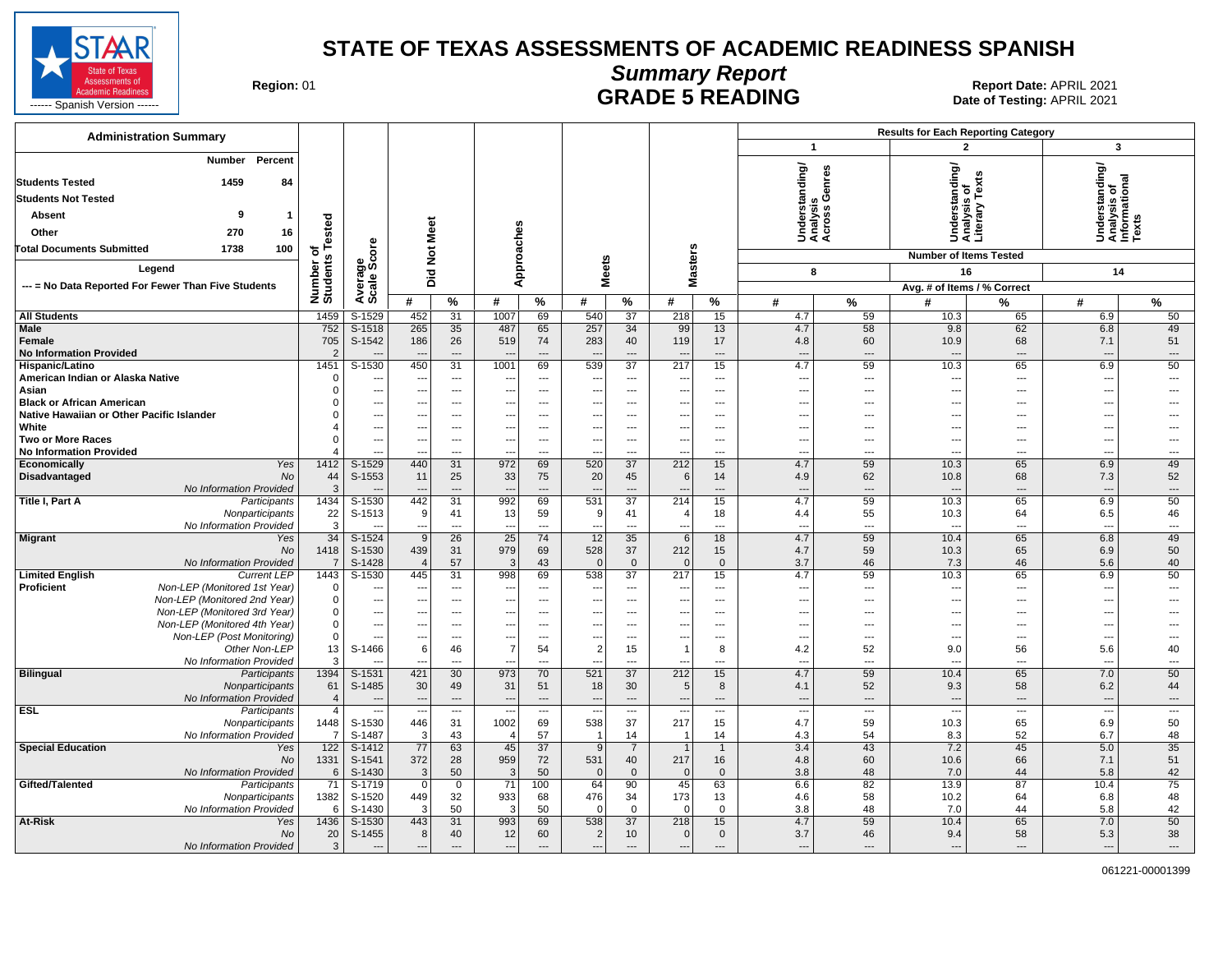

**Summary Report**

Region: 01 **Region: 01 CRADE 5 MATHEMATICS Date of Testing: APRIL 2021 Report Date: APRIL 2021** 

| <b>Administration Summary</b>                                                              |                       |                                    |                                 |                                          |                                |                                          |                                 |                    |                                                      | <b>Results for Each Reporting Category</b> |                                                      |                                |                                 |                                              |                                 |                                  |                                                        |                                |
|--------------------------------------------------------------------------------------------|-----------------------|------------------------------------|---------------------------------|------------------------------------------|--------------------------------|------------------------------------------|---------------------------------|--------------------|------------------------------------------------------|--------------------------------------------|------------------------------------------------------|--------------------------------|---------------------------------|----------------------------------------------|---------------------------------|----------------------------------|--------------------------------------------------------|--------------------------------|
|                                                                                            |                       |                                    |                                 |                                          |                                |                                          |                                 |                    |                                                      |                                            | $\mathbf{1}$                                         |                                | $\overline{2}$                  |                                              | $\mathbf{3}$                    |                                  | $\overline{4}$                                         |                                |
| Percent<br>Number<br><b>Students Tested</b><br>272<br>82                                   |                       |                                    |                                 |                                          |                                |                                          |                                 |                    |                                                      |                                            | Numerical<br>Representations<br>and<br>Relationships |                                |                                 | Computanon<br>and Algebraic<br>Relationships | and                             | ent                              | Data Analysis<br>and Personal<br>Financial<br>Literacy |                                |
|                                                                                            |                       |                                    |                                 |                                          |                                |                                          |                                 |                    |                                                      |                                            |                                                      |                                |                                 |                                              |                                 |                                  |                                                        |                                |
| <b>Students Not Tested</b>                                                                 |                       |                                    |                                 |                                          |                                |                                          |                                 |                    |                                                      |                                            |                                                      |                                |                                 |                                              | ieometry a<br>leasuremo         |                                  |                                                        |                                |
| Absent<br>-1<br>$\mathbf{0}$                                                               |                       |                                    |                                 |                                          |                                |                                          |                                 |                    |                                                      |                                            |                                                      |                                |                                 |                                              |                                 |                                  |                                                        |                                |
| Other<br>60<br>18                                                                          | ested                 |                                    |                                 |                                          |                                |                                          |                                 |                    |                                                      |                                            |                                                      |                                |                                 |                                              | ÓΣ                              |                                  |                                                        |                                |
| <b>Total Documents Submitted</b><br>333<br>100                                             | ↽⊢<br>ō               | ge<br>Score                        | <b>Not Meet</b>                 |                                          | Approaches                     |                                          |                                 |                    |                                                      |                                            |                                                      |                                |                                 |                                              | <b>Number of Items Tested</b>   |                                  |                                                        |                                |
| Legend                                                                                     |                       |                                    |                                 |                                          |                                |                                          | <b>Meets</b>                    |                    | <b>Masters</b>                                       |                                            | 6                                                    |                                | 17                              |                                              | 9                               |                                  | $\overline{4}$                                         |                                |
| --- = No Data Reported For Fewer Than Five Students                                        |                       |                                    | Did                             |                                          |                                |                                          |                                 |                    |                                                      |                                            |                                                      |                                |                                 |                                              | Avg. # of Items / % Correct     |                                  |                                                        |                                |
|                                                                                            | Number o<br>Students  | Averag<br>Scale                    | #                               | $\%$                                     | #                              | $\%$                                     | #                               | $\%$               | #                                                    | $\%$                                       | #                                                    | %                              | #                               | %                                            | #                               | $\%$                             | #                                                      | $\%$                           |
| <b>All Students</b>                                                                        | 272                   | 1447                               | 203                             | 75                                       | 69                             | $\overline{25}$                          | 23                              | 8                  | 3 <sup>1</sup>                                       | $\overline{1}$                             | 1.7                                                  | 28                             | 7.0                             | 41                                           | 3.0                             | $\overline{34}$                  | 1.5                                                    | 37                             |
| Male                                                                                       | 148                   | 1451                               | 109                             | 74                                       | 39                             | 26                                       | 15                              | 10                 | $\mathbf{1}$                                         | $\overline{1}$                             | 1.8                                                  | 30                             | 7.1                             | 42                                           | 3.1                             | 34                               | 1.4                                                    | 36                             |
| Female                                                                                     | 122                   | 1444                               | 92                              | 75                                       | 30                             | 25                                       | 8                               | $\overline{7}$     | $2\vert$                                             | 2                                          | 1.6                                                  | 26                             | 6.9                             | 41                                           | 3.0                             | 33                               | 1.5                                                    | 39                             |
| <b>No Information Provided</b>                                                             | $\overline{2}$        |                                    | <b>.</b>                        | ---                                      |                                | $---$                                    | ٠.                              | ---                | ---                                                  | ---                                        | $\overline{\phantom{a}}$                             | ---                            | ---                             | $\hspace{0.05cm} \ldots$                     | $\overline{\phantom{a}}$        | $\cdots$                         | $\overline{\phantom{a}}$                               | $\hspace{0.05cm} \ldots$       |
| Hispanic/Latino                                                                            | 265<br>$\Omega$       | 1447                               | 199                             | 75                                       | 66                             | 25                                       | 22                              | 8                  | 3                                                    | $\overline{1}$                             | 1.7                                                  | 28<br>$\overline{\phantom{a}}$ | 7.0                             | 41                                           | 3.0                             | 34                               | 1.5                                                    | $\overline{37}$<br>---         |
| American Indian or Alaska Native<br>Asian                                                  | $\Omega$              | ---<br>$\ldots$                    | $\overline{\phantom{a}}$<br>--- | $---$<br>$\cdots$                        | $- -$<br>---                   | $---$<br>$\sim$ $\sim$                   | $\overline{\phantom{a}}$<br>--- | $---$<br>---       | ---<br>---                                           | $---$<br>$---$                             | $\overline{\phantom{a}}$<br>$\overline{\phantom{a}}$ | $---$                          | $---$<br>$\qquad \qquad \cdots$ | $---$<br>$---$                               | $\sim$<br>---                   | $---$<br>$---$                   | ---<br>---                                             | ---                            |
| <b>Black or African American</b>                                                           |                       | $\overline{a}$                     | $\overline{\phantom{a}}$        | $---$                                    |                                | $---$                                    | $\sim$                          | $\overline{a}$     | ---                                                  | $\overline{a}$                             | $\overline{\phantom{a}}$                             | $---$                          | $\overline{\phantom{a}}$        | $---$                                        | $\overline{a}$                  | $---$                            | ---                                                    | ---                            |
| Native Hawaiian or Other Pacific Islander                                                  |                       | $\hspace{0.05cm} \ldots$           | ---                             | ---                                      | ---                            | $---$                                    | ---                             | ---                | ---                                                  | $---$                                      | $\overline{\phantom{a}}$                             | $---$                          | $---$                           | $---$                                        | ---                             | $---$                            | ---                                                    | ---                            |
| White                                                                                      |                       | $\qquad \qquad \cdots$             | ---                             | ---                                      |                                | ---                                      | --                              | ---                | ---                                                  | ---                                        | $\overline{\phantom{a}}$                             | ---                            | $\qquad \qquad \cdots$          | ---                                          | ---                             | ---                              | ⊷                                                      | ---                            |
| <b>Two or More Races</b><br><b>No Information Provided</b>                                 | $\Omega$              | $\hspace{0.05cm} \ldots$<br>$\sim$ | ---                             | $\qquad \qquad \cdots$<br>$\overline{a}$ | ---                            | $\qquad \qquad \cdots$<br>$\overline{a}$ | $\overline{\phantom{a}}$        | ---<br>---         | $\overline{\phantom{a}}$<br>$\overline{\phantom{a}}$ | ---<br>---                                 | $\overline{\phantom{a}}$<br>$\sim$                   | ---<br>$\overline{a}$          | $\qquad \qquad \cdots$<br>$---$ | $\overline{\phantom{a}}$<br>$\overline{a}$   | ---<br>$\overline{a}$           | $\overline{a}$<br>$\overline{a}$ | $\overline{\phantom{a}}$<br>$\sim$                     | ---<br>$\overline{a}$          |
| Economically<br>Yes                                                                        | 245                   | 1446                               | 182                             | 74                                       | 63                             | 26                                       | 19                              | 8                  | $\overline{2}$                                       | $\mathbf{1}$                               | 1.7                                                  | 28                             | 7.0                             | 41                                           | 3.0                             | 34                               | 1.5                                                    | 38                             |
| Disadvantaged<br><b>No</b>                                                                 | 24                    | 1456                               | 19                              | 79                                       | 5                              | 21                                       | $\mathbf{3}$                    | 13                 | $\mathbf{1}$                                         | $\overline{4}$                             | 1.8                                                  | 29                             | 7.3                             | 43                                           | 3.1                             | 35                               | 1.3                                                    | 32                             |
| No Information Provided                                                                    | $\overline{3}$        |                                    |                                 | ---                                      |                                | $\overline{a}$                           |                                 | ---                |                                                      | ---                                        | $\overline{\phantom{a}}$                             | $\overline{a}$                 | $\overline{\phantom{a}}$        |                                              | $\overline{\phantom{a}}$        | $\overline{a}$                   | ---                                                    | $\hspace{0.05cm} \ldots$       |
| <b>Title I, Part A</b><br>Participants                                                     | 256<br>13             | 1446<br>1462                       | 192<br>9                        | 75<br>69                                 | 64<br>$\overline{4}$           | 25<br>31                                 | 21                              | 8<br>8             | $\overline{2}$<br>$\mathbf{1}$                       | $\overline{1}$<br>8                        | 1.7<br>1.5                                           | 29<br>24                       | 7.0<br>7.5                      | 41<br>44                                     | 3.0<br>3.4                      | 34<br>38                         | 1.5<br>1.6                                             | $\overline{37}$<br>40          |
| Nonparticipants<br>No Information Provided                                                 | 3                     | $\overline{a}$                     |                                 | ---                                      |                                | $---$                                    |                                 | ---                | ---                                                  | ---                                        | ---                                                  | ---                            | $\overline{a}$                  | $---$                                        | $\overline{\phantom{a}}$        | $\overline{\phantom{a}}$         | $\overline{\phantom{a}}$                               | $\hspace{0.05cm} \ldots$       |
| <b>Migrant</b><br>Yes                                                                      | 5                     | 1423                               | $\overline{4}$                  | 80                                       | $\overline{1}$                 | 20                                       | $\Omega$                        | $\mathbf{0}$       | $\Omega$                                             | $\mathbf{0}$                               | 0.6                                                  | 10                             | 6.8                             | 40                                           | 2.8                             | 31                               | 1.6                                                    | 40                             |
| <b>No</b>                                                                                  | 260                   | 1449                               | 193                             | 74                                       | 67                             | 26                                       | 22                              | 8                  | 3                                                    | $\mathbf{1}$                               | 1.7                                                  | 29                             | 7.0                             | 41                                           | 3.1                             | 34                               | 1.5                                                    | 37                             |
| No Information Provided                                                                    | $\overline{7}$        | 1395                               | 6                               | 86                                       | $\overline{\mathbf{1}}$        | 14                                       |                                 | 14                 | $\overline{0}$                                       | $\mathbf{0}$                               | 1.1                                                  | 19                             | 6.1                             | 36                                           | 2.0                             | 22                               | 1.0                                                    | 25                             |
| <b>Limited English</b><br><b>Current LEP</b><br>Proficient<br>Non-LEP (Monitored 1st Year) | 260<br>$\Omega$       | 1448<br>$\overline{a}$             | 194                             | 75<br>$\cdots$                           | 66                             | 25<br>$\overline{\phantom{a}}$           | 22<br>$\overline{\phantom{a}}$  | 8<br>---           | 3 <sup>1</sup><br>---                                | $\overline{1}$<br>---                      | 1.7<br>---                                           | 29<br>---                      | 7.0<br>---                      | 41<br>---                                    | 3.1<br>$\overline{a}$           | 34<br>$\cdots$                   | 1.5<br>---                                             | 37<br>$\overline{\phantom{a}}$ |
| Non-LEP (Monitored 2nd Year)                                                               | $\Omega$              | $\overline{\phantom{a}}$           | ---                             | $\overline{a}$                           |                                | ---                                      | ---                             | ---                | ---                                                  | ---                                        | ---                                                  | ---                            | ---                             | ---                                          |                                 | $\overline{a}$                   | ⊷                                                      | ---                            |
| Non-LEP (Monitored 3rd Year)                                                               | $\Omega$              | $\overline{\phantom{a}}$           | $\overline{a}$                  | $\cdots$                                 |                                | $\overline{a}$                           | ---                             | ---                | ---                                                  | ---                                        | ---                                                  | ---                            | $\overline{\phantom{a}}$        | ---                                          | ÷.,                             | $\overline{a}$                   | …                                                      | ---                            |
| Non-LEP (Monitored 4th Year)                                                               | $\Omega$              | ---                                |                                 | ---                                      |                                | ---                                      |                                 | ---                | ---                                                  | ---                                        | $\overline{\phantom{a}}$                             | ---                            | $\overline{\phantom{a}}$        | ---                                          |                                 | $\overline{a}$                   | ⊷                                                      | ---                            |
| Non-LEP (Post Monitoring)                                                                  | $\Omega$<br>9         | $\hspace{0.05cm} \ldots$           | ---                             | $\overline{\phantom{a}}$                 |                                | ---                                      | ---<br>$\Omega$                 | ---                | ---                                                  | ---                                        | $\overline{\phantom{a}}$                             | ---                            | $\overline{\phantom{a}}$        | $\overline{a}$                               | $\sim$                          | ---                              | ---                                                    | ---                            |
| Other Non-LEP<br>No Information Provided                                                   |                       | 1419                               | $\overline{7}$                  | 78<br>---                                | $\overline{2}$                 | 22<br>---                                |                                 | $\mathbf 0$<br>--- | $\overline{0}$<br>---                                | $\mathbf 0$<br>---                         | 1.1<br>$\overline{\phantom{a}}$                      | 19<br>$\overline{a}$           | 6.1<br>$\overline{a}$           | 36                                           | 2.8<br>$\overline{a}$           | 31<br>$\overline{a}$             | 1.6<br>---                                             | 39<br>$\overline{\phantom{a}}$ |
| <b>Bilingual</b><br>Participants                                                           | 234                   | 1448                               | 178                             | 76                                       | 56                             | 24                                       | 20                              | 9                  | $\overline{2}$                                       | $\mathbf{1}$                               | 1.7                                                  | 29                             | $7.0\,$                         | 41                                           | 3.0                             | 34                               | 1.5                                                    | 37                             |
| Nonparticipants                                                                            | 35                    | 1443                               | 23                              | 66                                       | 12                             | 34                                       | $\overline{2}$                  | 6                  | $\mathbf{1}$                                         | 3                                          | 1.4                                                  | 23                             | 6.9                             | 40                                           | 3.1                             | 35                               | 1.6                                                    | 40                             |
| No Information Provided                                                                    | $\mathbf{3}$          | $\overline{a}$                     | $\overline{\phantom{a}}$        | $\overline{a}$                           |                                | $\overline{a}$                           |                                 | ---                | $\overline{a}$                                       | ---                                        | $\overline{a}$                                       | $\overline{\phantom{a}}$       | $\overline{\phantom{a}}$        | $\overline{a}$                               | $\sim$                          | $\overline{a}$                   | $\overline{\phantom{a}}$                               | ---                            |
| <b>ESL</b><br>Participants                                                                 | $\overline{2}$<br>264 | $\hspace{0.05cm} \ldots$<br>1448   | $\overline{\phantom{a}}$<br>197 | $\scriptstyle\cdots$<br>75               | $\overline{\phantom{a}}$<br>67 | $\hspace{0.05cm} \ldots$<br>25           | ---<br>22                       | ---<br>8           | $\overline{\phantom{a}}$<br>$\mathbf{3}$             | $\ldots$<br>$\mathbf{1}$                   | $\sim$<br>1.7                                        | ---<br>29                      | $\sim$<br>7.0                   | $\hspace{0.05cm} \ldots$<br>41               | $\sim$<br>3.1                   | ---<br>34                        | $\overline{\phantom{a}}$<br>1.5                        | $\cdots$<br>37                 |
| Nonparticipants<br>No Information Provided                                                 | 6                     | 1393                               | 5                               | 83                                       | $\overline{1}$                 | 17                                       |                                 | 17                 | $\overline{0}$                                       | $\mathbf 0$                                | 1.2                                                  | 19                             | 6.0                             | 35                                           | 2.0                             | 22                               | 1.2                                                    | 29                             |
| <b>Special Education</b><br>Yes                                                            | 9                     | 1419                               | 8                               | 89                                       | $\overline{1}$                 | 11                                       | $\Omega$                        | $\mathbf 0$        | $\Omega$                                             | $\mathbf 0$                                | 1.6                                                  | $\overline{26}$                | 5.3                             | 31                                           | 3.0                             | 33                               | 1.4                                                    | 36                             |
| No                                                                                         | 257                   | 1449                               | 190                             | 74                                       | 67                             | 26                                       | 22                              | 9                  | 3 <sup>2</sup>                                       | $\mathbf{1}$                               | 1.7                                                  | 29                             | 7.1                             | 42                                           | 3.1                             | 34                               | 1.5                                                    | 37                             |
| No Information Provided                                                                    | 6                     | 1393                               | 5                               | 83                                       | $\overline{1}$                 | 17                                       |                                 | 17                 | $\Omega$                                             | $\mathbf 0$                                | 1.2                                                  | 19                             | 6.0                             | 35                                           | 2.0                             | 22                               | 1.2                                                    | 29                             |
| Gifted/Talented<br>Participants<br>Nonparticipants                                         | $\overline{0}$<br>266 | $\overline{a}$<br>1448             | $\overline{\phantom{a}}$<br>198 | $\overline{\phantom{a}}$<br>74           | $\overline{\phantom{a}}$<br>68 | $\overline{a}$<br>26                     | $\overline{\phantom{a}}$<br>22  | ---<br>8           | $\overline{\phantom{a}}$<br>$\mathbf{3}$             | ---<br>$\overline{1}$                      | $\overline{\phantom{a}}$<br>1.7                      | $\sim$<br>29                   | $\sim$<br>7.0                   | $\overline{\phantom{a}}$<br>41               | $\overline{\phantom{a}}$<br>3.1 | $\overline{\phantom{a}}$<br>34   | $\overline{\phantom{a}}$<br>1.5                        | $\sim$<br>37                   |
| No Information Provided                                                                    | 6                     | 1393                               | 5                               | 83                                       | $\overline{1}$                 | 17                                       |                                 | 17                 | $\overline{0}$                                       | $\mathbf 0$                                | $1.2$                                                | 19                             | 6.0                             | 35                                           | 2.0                             | 22                               | 1.2                                                    | 29                             |
| At-Risk<br>Yes                                                                             | 255                   | 1449                               | 190                             | 75                                       | 65                             | 25                                       | 22                              | 9                  | 3 <sup>2</sup>                                       | $\overline{1}$                             | 1.7                                                  | $\overline{29}$                | 7.0                             | 41                                           | 3.1                             | 34                               | 1.5                                                    | $\overline{37}$                |
| No                                                                                         | 14                    | 1417                               | 11                              | 79                                       | 3                              | 21                                       | $\overline{0}$                  | $\mathbf 0$        | $\overline{0}$                                       | $\mathbf 0$                                | 1.2                                                  | 20                             | 6.1                             | 36                                           | 2.6                             | 29                               | 1.5                                                    | 38                             |
| No Information Provided                                                                    | $\mathbf{3}$          | $\overline{a}$                     | $\overline{\phantom{a}}$        | $\overline{\phantom{a}}$                 |                                | $\overline{a}$                           | $\overline{a}$                  | ---                |                                                      | ---                                        | $\overline{\phantom{a}}$                             | $\overline{\phantom{a}}$       | $\overline{\phantom{a}}$        | ---                                          | $\sim$                          | $\overline{a}$                   | $\overline{a}$                                         | ---                            |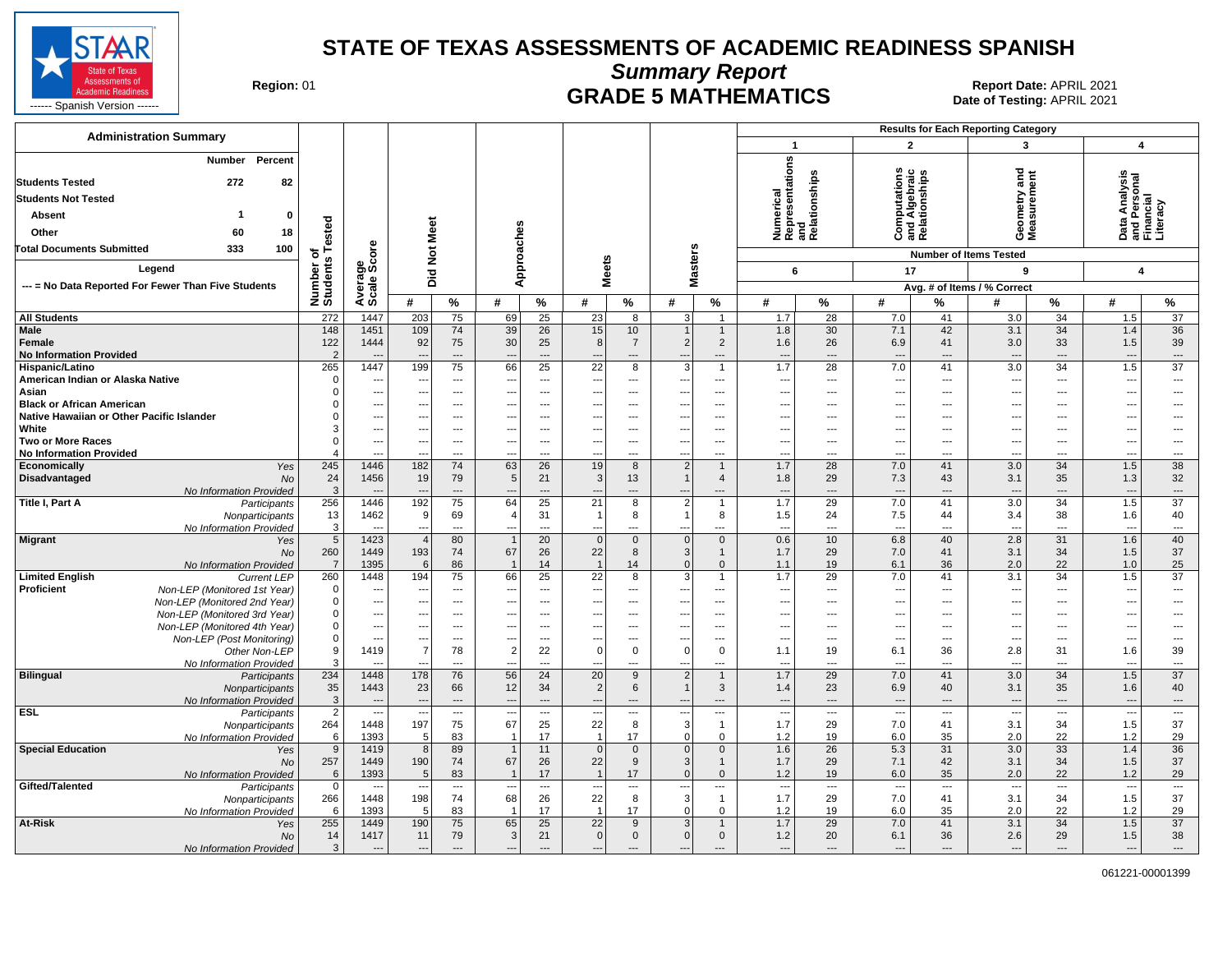

# **Summary Report**

Region: 01 **Region: 01 CONTRIGGLARGE 8 READING Report Date: APRIL 2021 Region: 01 Report Date: APRIL 2021** Date of Testing: APRIL 2021

| <b>Administration Summary</b>                                                                                                                                                                                  |                          |                        |                |                       |               |                                |                |                       |                        |                 |                                                 | Results for Each Reporting Category* |                                                                           |                      |                                                         |                      |  |
|----------------------------------------------------------------------------------------------------------------------------------------------------------------------------------------------------------------|--------------------------|------------------------|----------------|-----------------------|---------------|--------------------------------|----------------|-----------------------|------------------------|-----------------|-------------------------------------------------|--------------------------------------|---------------------------------------------------------------------------|----------------------|---------------------------------------------------------|----------------------|--|
|                                                                                                                                                                                                                |                          |                        |                |                       |               |                                |                |                       |                        |                 | $\mathbf{1}$                                    |                                      | $\overline{\mathbf{c}}$                                                   |                      | 3                                                       |                      |  |
| <b>Number</b><br>Percent<br>19932<br>63<br><b>Students Tested</b><br><b>Students Not Tested</b><br>607<br>$\overline{2}$<br>Absent<br>35<br>Other<br>11182<br>31721<br>100<br><b>Total Documents Submitted</b> | ested                    | Average<br>Scale Score | Did Not Meet   |                       | Approaches    |                                |                |                       |                        |                 | nderstanding/<br>nalysis<br>;ross Genres<br>šää | ு அ                                  | nderstanding/<br>nalysis of<br>terary Texts<br>Under<br>Analys<br>Literal |                      | Understanding/<br>Analysis of<br>Informational<br>Texts |                      |  |
|                                                                                                                                                                                                                |                          |                        |                |                       |               |                                |                |                       |                        |                 |                                                 |                                      | <b>Number of Items Tested</b>                                             |                      |                                                         |                      |  |
| Legend                                                                                                                                                                                                         | Number of<br>Students Te |                        |                |                       |               |                                |                | <b>Meets</b>          | <b>Masters</b>         |                 | 8                                               |                                      | 19                                                                        |                      | 17                                                      |                      |  |
| --- = No Data Reported For Fewer Than Five Students                                                                                                                                                            |                          |                        | #              | %                     | #             | $\%$                           | #              | %                     | #                      | %               | #                                               | $\%$                                 | Avg. # of Items / % Correct<br>#                                          |                      | #                                                       | %                    |  |
| <b>All Students</b>                                                                                                                                                                                            | 19932                    | 1641                   | 6656           | 33                    | 13276         | 67                             | 7486           | 38                    | 3096                   | 16              | 5.4                                             | 67                                   | 12.4                                                                      | ℅<br>65              | 10.1                                                    | 59                   |  |
| <b>Male</b>                                                                                                                                                                                                    | 10310                    | 1623                   | 3999           | 39                    | 6311          | 61                             | 3368           | 33                    | 1312                   | 13              | 5.2                                             | 65                                   | 11.6                                                                      | 61                   | 9.7                                                     | 57                   |  |
| Female<br><b>No Information Provided</b>                                                                                                                                                                       | 9619<br>3                | 1661                   | 2656           | 28<br>$\overline{a}$  | 6963          | 72<br>$\overline{\phantom{a}}$ | 4117           | 43<br>$\overline{a}$  | 1783                   | 19<br>$---$     | 5.5<br>$\overline{a}$                           | 69<br>$\overline{a}$                 | 13.3                                                                      | 70<br>$\overline{a}$ | 10.4                                                    | 61<br>$\overline{a}$ |  |
| Hispanic/Latino                                                                                                                                                                                                | 19200                    | 1639                   | 6508           | $\overline{34}$       | 12692         | 66                             | 7079           | $\overline{37}$       | 2877                   | 15              | 5.3                                             | 67                                   | 12.4                                                                      | 65                   | 10.0                                                    | 59                   |  |
| American Indian or Alaska Native                                                                                                                                                                               | 12                       | 1678                   |                | 8                     | 11            | 92                             |                | 50                    | 3                      | 25              | 6.2                                             | 77                                   | 13.3                                                                      | 70                   | 11.1                                                    | 65                   |  |
| Asian<br><b>Black or African American</b>                                                                                                                                                                      | 105<br>160               | 1775<br>1677           | 8<br>35        | 8<br>22               | 97<br>125     | 92<br>78                       | 76<br>80       | 72<br>50              | 55<br>32               | 52<br>20        | 6.5<br>5.9                                      | 82<br>73                             | 15.3<br>13.5                                                              | 81<br>71             | 13.5<br>11.1                                            | 79<br>65             |  |
| Native Hawaiian or Other Pacific Islander                                                                                                                                                                      | $\overline{2}$           |                        | ---            | $\overline{a}$        | --            | ---                            |                | ---                   | $\overline{a}$         | $---$           | $\sim$                                          | $\overline{\phantom{a}}$             | ---                                                                       | $---$                | $\overline{\phantom{a}}$                                | ---                  |  |
| White                                                                                                                                                                                                          | 403                      | 1688                   | 94             | 23                    | 309           | 77                             | 212            | 53                    | 112                    | 28              | 5.8                                             | 73                                   | 13.7                                                                      | 72                   | 11.3                                                    | 67                   |  |
| <b>Two or More Races</b>                                                                                                                                                                                       | 38                       | 1741                   | $\overline{4}$ | 11                    | 34            | 89                             | 28             | 74                    | 15                     | 39              | 6.5                                             | 82                                   | 15.2                                                                      | 80                   | 12.4                                                    | 73                   |  |
| <b>No Information Provided</b>                                                                                                                                                                                 | 12                       | 1617                   | 6              | 50                    | 6             | 50                             | 3              | 25                    |                        | 8               | 5.1                                             | 64                                   | 11.4                                                                      | 60                   | 9.0                                                     | 53                   |  |
| Yes<br>Economically<br>Disadvantaged<br>No                                                                                                                                                                     | 16808<br>3101            | 1629<br>1708           | 6140<br>502    | $\overline{37}$<br>16 | 10668<br>2599 | 63<br>84                       | 5690<br>1790   | $\overline{34}$<br>58 | 2196<br>898            | 13<br>29        | 5.2<br>6.1                                      | 65<br>77                             | 12.1<br>14.3                                                              | 64<br>75             | 9.7<br>11.8                                             | 57<br>69             |  |
| No Information Provided                                                                                                                                                                                        | 23                       | 1574                   | 14             | 61                    | <sub>9</sub>  | 39                             | 6              | 26                    | $\overline{2}$         | 9               | 4.3                                             | 54                                   | 10.1                                                                      | 53                   | 8.1                                                     | 48                   |  |
| Title I, Part A<br>Participants                                                                                                                                                                                | 19299                    | 1641                   | 6448           | 33                    | 12851         | 67                             | 7230           | 37                    | 2989                   | 15              | 5.4                                             | 67                                   | 12.4                                                                      | 65                   | 10.1                                                    | 59                   |  |
| Nonparticipants                                                                                                                                                                                                | 614                      | 1647                   | 197            | 32                    | 417           | 68                             | 252            | 41                    | 105                    | 17              | 5.4                                             | 67                                   | 12.5                                                                      | 66                   | 10.3                                                    | 61                   |  |
| No Information Provided                                                                                                                                                                                        | 19                       | 1588                   | 11             | 58                    | 8             | 42                             |                | 21                    | $\overline{2}$         | 11              | 4.4                                             | 55                                   | 10.7                                                                      | 56                   | 8.3                                                     | 49                   |  |
| Migrant<br>Yes<br>No                                                                                                                                                                                           | 390<br>19517             | 1584<br>1643           | 191<br>6451    | 49<br>33              | 199<br>13066  | 51<br>67                       | 86<br>7393     | $\overline{22}$<br>38 | 30<br>3064             | 8<br>16         | 4.6<br>5.4                                      | 58<br>67                             | 10.7<br>12.5                                                              | 56<br>66             | 8.5<br>10.1                                             | 50<br>59             |  |
| No Information Provided                                                                                                                                                                                        | 25                       | 1582                   | 14             | 56                    | 11            | 44                             | $\overline{7}$ | 28                    | $\overline{2}$         | 8               | 4.4                                             | 56                                   | 10.5                                                                      | 55                   | 8.3                                                     | 49                   |  |
| <b>Limited English</b><br><b>Current LEP</b>                                                                                                                                                                   | 7292                     | 1578                   | 3843           | 53                    | 3449          | 47                             | 1404           | 19                    | 423                    | 6               | 4.6                                             | 57                                   | 10.5                                                                      | 55                   | 8.4                                                     | 49                   |  |
| Proficient<br>Non-LEP (Monitored 1st Year)                                                                                                                                                                     | 157                      | 1703                   | 18             | 11                    | 139           | 89                             | 85             | 54                    | 35                     | 22              | 6.2                                             | 77                                   | 14.3                                                                      | 75                   | 11.9                                                    | 70                   |  |
| Non-LEP (Monitored 2nd Year)                                                                                                                                                                                   | 535                      | 1702                   | 61             | 11                    | 474           | 89                             | 292            | 55                    | 114                    | 21              | 6.2                                             | 77                                   | 14.3                                                                      | 75                   | 11.8                                                    | 69                   |  |
| Non-LEP (Monitored 3rd Year)<br>Non-LEP (Monitored 4th Year)                                                                                                                                                   | 748<br>873               | 1669<br>1691           | 163<br>135     | 22<br>15              | 585<br>738    | 78<br>85                       | 314<br>439     | 42<br>50              | 120<br>189             | 16<br>22        | 5.8<br>6.0                                      | 73<br>76                             | 13.4<br>14.0                                                              | 71<br>74             | 10.8<br>11.4                                            | 64<br>67             |  |
| Non-LEP (Post Monitoring)                                                                                                                                                                                      | 1024                     | 1705                   | 161            | 16                    | 863           | 84                             | 585            | 57                    | 274                    | 27              | 6.1                                             | 77                                   | 14.3                                                                      | 75                   | 11.8                                                    | 69                   |  |
| Other Non-LEP                                                                                                                                                                                                  | 9284                     | 1673                   | 2266           | 24                    | 7018          | 76                             | 4361           | 47                    | 1939                   | 21              | 5.8                                             | 72                                   | 13.4                                                                      | 70                   | 10.9                                                    | 64                   |  |
| No Information Provided                                                                                                                                                                                        | 19                       | 1622                   | 9              | 47                    | 10            | 53                             | 6              | 32                    | $\overline{2}$         | 11              | 4.9                                             | 62                                   | 11.9                                                                      | 63                   | 9.2                                                     | 54                   |  |
| <b>Bilingual</b><br>Participants                                                                                                                                                                               | 26                       | 1673                   | $\overline{7}$ | 27                    | 19            | 73                             | 11             | 42                    | -7                     | 27              | 5.5                                             | 68                                   | 13.6                                                                      | 72                   | 11.1                                                    | 65                   |  |
| Nonparticipants<br>No Information Provided                                                                                                                                                                     | 19880<br>26              | 1641<br>1575           | 6633<br>16     | 33<br>62              | 13247<br>10   | 67<br>38                       | 7469<br>6      | 38<br>23              | 3087<br>$\overline{2}$ | 16<br>8         | 5.4<br>4.3                                      | 67<br>53                             | 12.4<br>10.5                                                              | 65<br>55             | 10.1<br>7.9                                             | 59<br>47             |  |
| ESL<br>Participants                                                                                                                                                                                            | 5834                     | 1564                   | 3343           | 57                    | 2491          | 43                             | 908            | 16                    | 241                    | $\overline{4}$  | 4.4                                             | 55                                   | 10.1                                                                      | 53                   | 8.0                                                     | 47                   |  |
| Nonparticipants                                                                                                                                                                                                | 14076                    | 1673                   | 3301           | 23                    | 10775         | 77                             | 6572           | 47                    | 2853                   | 20              | 5.8                                             | 72                                   | 13.4                                                                      | 71                   | 10.9                                                    | 64                   |  |
| No Information Provided                                                                                                                                                                                        | 22                       | 1607                   | 12             | 55                    | 10            | 45                             | 6              | 27                    | $\overline{2}$         | 9               | 4.9                                             | 61                                   | 11.3                                                                      | 59                   | 8.8                                                     | 52                   |  |
| <b>Special Education</b><br>Yes                                                                                                                                                                                | 1698                     | 1508                   | 1336           | 79                    | 362           | 21                             | 112            | $\overline{7}$        | $\overline{29}$        | $\overline{2}$  | $\overline{3.6}$                                | 45                                   | 8.0                                                                       | 42                   | 6.6                                                     | 39                   |  |
| No<br>No Information Provided                                                                                                                                                                                  | 18215<br>19              | 1654<br>1606           | 5310<br>10     | 29<br>53              | 12905<br>-9   | 71<br>47                       | 7368<br>6      | 40<br>32              | 3065<br>$\overline{2}$ | 17<br>11        | 5.5<br>4.7                                      | 69<br>59                             | 12.9<br>11.2                                                              | 68<br>59             | 10.4<br>8.8                                             | 61<br>52             |  |
| Gifted/Talented<br>Participants                                                                                                                                                                                | 2071                     | 1767                   | 103            | $5\overline{)}$       | 1968          | 95                             | 1616           | 78                    | 933                    | 45              | 6.7                                             | 84                                   | 15.7                                                                      | 82                   | 13.3                                                    | 78                   |  |
| Nonparticipants                                                                                                                                                                                                | 17840                    | 1627                   | 6542           | 37                    | 11298         | 63                             | 5864           | 33                    | 2161                   | 12              | 5.2                                             | 65                                   | 12.1                                                                      | 64                   | 9.7                                                     | 57                   |  |
| No Information Provided                                                                                                                                                                                        | 21                       | 1601                   | 11             | 52                    | 10            | 48                             | 6              | 29                    | -2                     | 10 <sup>1</sup> | 4.6                                             | 57                                   | 11.2                                                                      | 59                   | 8.7                                                     | 51                   |  |
| <b>At-Risk</b><br>Yes<br>No                                                                                                                                                                                    | 12206<br>7701            | 1588<br>1727           | 5904<br>738    | 48<br>10              | 6302<br>6963  | 52<br>90                       | 2489<br>4990   | 20<br>65              | 707<br>2387            | 6<br>31         | 4.7<br>6.4                                      | 59<br>79                             | 10.9<br>14.9                                                              | 57<br>78             | 8.6<br>12.4                                             | 51<br>73             |  |
| No Information Provided                                                                                                                                                                                        | 25                       | 1584                   | 14             | 56                    | 11            | 44                             | $\overline{7}$ | 28                    | $\overline{2}$         | 8               | 4.4                                             | 55                                   | 10.5                                                                      | 55                   | 8.4                                                     | 50                   |  |

\* Results for students who took the test with the Braille, American Sign Language videos accommodation, or the paper STAAR with embedded supports 061221-00001399 are not included in the reporting category results.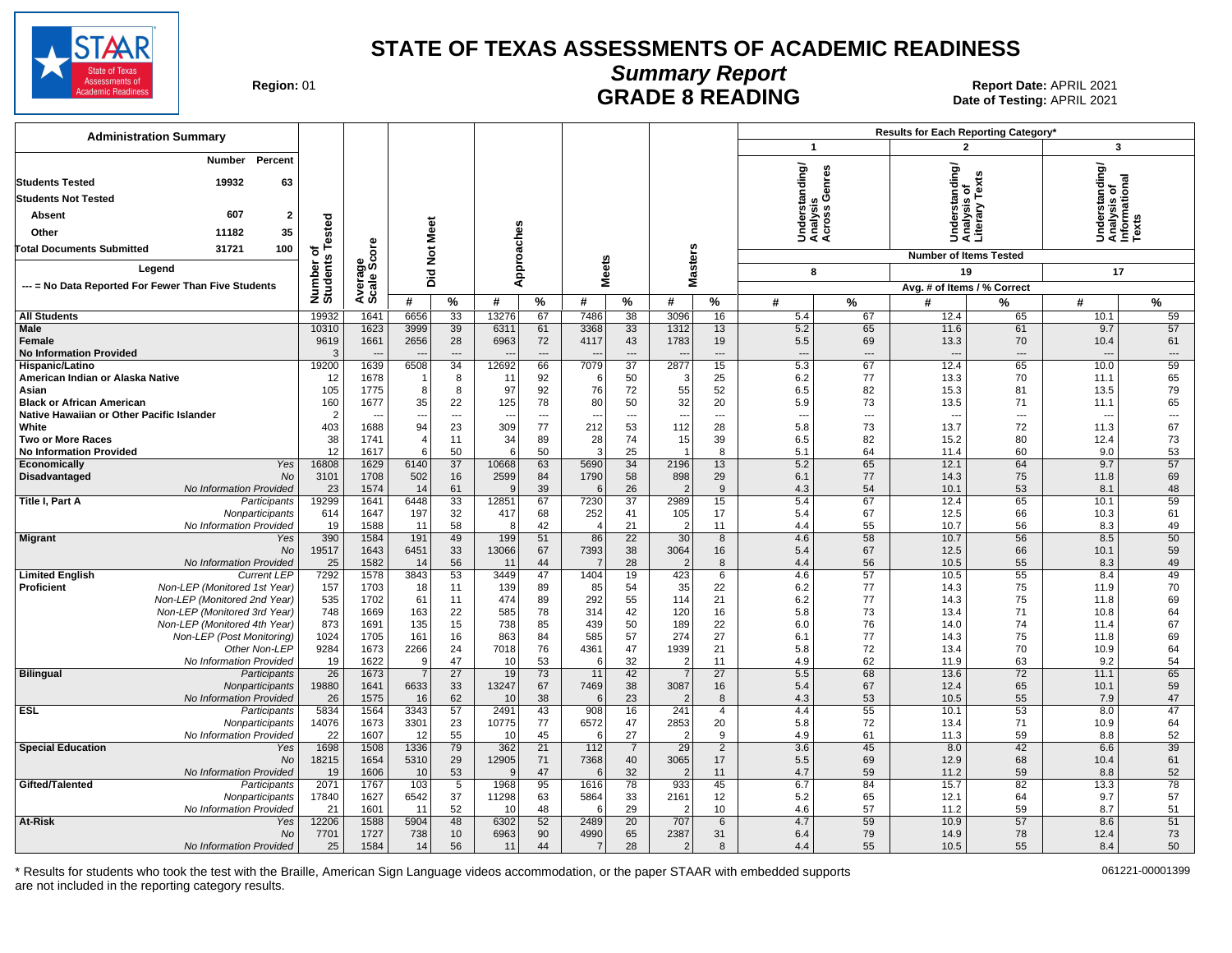

**Summary Report**

Region: 01 **Region: 01 CRADE 8 MATHEMATICS Date of Testing: APRIL 2021 Report Date: APRIL 2021** Date of Testing: APRIL 2021

| <b>Administration Summary</b>                                                            |                       |                      |                |           |                        |                      |                      |                |                            | <b>Results for Each Reporting Category</b> |                          |                          |                                                                |               |                                    |                                |                                                        |           |
|------------------------------------------------------------------------------------------|-----------------------|----------------------|----------------|-----------|------------------------|----------------------|----------------------|----------------|----------------------------|--------------------------------------------|--------------------------|--------------------------|----------------------------------------------------------------|---------------|------------------------------------|--------------------------------|--------------------------------------------------------|-----------|
|                                                                                          |                       |                      |                |           |                        |                      |                      |                |                            |                                            | $\mathbf{1}$             |                          | $\overline{2}$                                                 |               | $\overline{\mathbf{3}}$            |                                | $\overline{\mathbf{4}}$                                |           |
| Percent<br>Number<br>49<br><b>Students Tested</b><br>14587<br><b>Students Not Tested</b> |                       |                      |                |           |                        |                      |                      |                |                            |                                            | resentations             | and<br>Relationships     | ဖ္ ဂ်<br><b>Computations</b><br>and Algebraic<br>Relationships |               | ត្ត<br>ieometry and<br>leasurement |                                | Data Analysis<br>and Personal<br>Financial<br>Literacy |           |
| 376<br><b>Absent</b><br>-1                                                               |                       |                      |                |           |                        |                      |                      |                |                            |                                            | umerical                 |                          |                                                                |               |                                    |                                |                                                        |           |
| 50<br>Other<br>14906                                                                     | ested                 |                      |                |           |                        |                      |                      |                |                            |                                            | ng<br>Rep                |                          |                                                                |               |                                    |                                |                                                        |           |
| 29869<br>100                                                                             |                       |                      |                |           |                        |                      |                      |                |                            |                                            |                          |                          |                                                                |               | ÒΣ                                 |                                |                                                        |           |
| <b>Total Documents Submitted</b>                                                         | ৳                     | ទី                   | Not Meet       |           | Approaches             |                      |                      |                | <b>Masters</b>             |                                            |                          |                          |                                                                |               | <b>Number of Items Tested</b>      |                                |                                                        |           |
| Leaend                                                                                   |                       |                      | Did            |           |                        |                      | <b>Meets</b>         |                |                            |                                            | $\boldsymbol{4}$         |                          | 16                                                             |               | 15                                 |                                | $\overline{7}$                                         |           |
| --- = No Data Reported For Fewer Than Five Students                                      |                       | Average<br>Scale Scc |                |           |                        |                      |                      |                |                            |                                            |                          |                          |                                                                |               | Avg. # of Items / % Correct        |                                |                                                        |           |
|                                                                                          | Number of<br>Students |                      | #              | %         | #                      | %                    | #                    | %              | #                          | %                                          | #                        | %                        | #                                                              | $\frac{9}{6}$ | Ħ                                  | %                              | #                                                      | %         |
| <b>All Students</b>                                                                      | 14587                 | 1588                 | 8739           | 60        | 5848                   | 40                   | 2538                 | 17             | 597                        | $\overline{4}$                             | 1.7                      | 42                       | 7.2                                                            | 45            | 5.7                                | 38                             | 3.4                                                    | 48        |
| <b>Male</b>                                                                              | 7718                  | 1582                 | 4824           | 63        | 2894                   | 37                   | 1267                 | 16             | 311                        | $\overline{4}$                             | 1.6                      | 40                       | 7.0                                                            | 44            | 5.6                                | 37                             | 3.3                                                    | 47        |
| Female                                                                                   | 6867                  | 1595                 | 3914           | 57        | 2953                   | 43                   | 1271                 | 19             | 286                        | $\overline{4}$                             | 1.8                      | 44                       | 7.4                                                            | 46            | 5.9                                | 39                             | 3.4                                                    | 49        |
| <b>No Information Provided</b>                                                           | 14294                 | 1586                 |                | ---<br>60 | 5666                   | $\overline{a}$       |                      | ---<br>17      | 542                        | ---<br>$\overline{4}$                      | $\overline{\phantom{a}}$ | $---$                    | $\overline{\phantom{a}}$<br>7.2                                | $---$         | $\overline{\phantom{a}}$<br>5.7    | $\overline{\phantom{a}}$<br>38 | $\overline{\phantom{a}}$                               | ---<br>48 |
| Hispanic/Latino<br>American Indian or Alaska Native                                      | 7                     | 1600                 | 8628<br>5      | 71        | $\overline{2}$         | 40<br>29             | 2416                 | 14             | $\overline{1}$             | 14                                         | 1.7<br>1.3               | 42<br>32                 | 7.3                                                            | 45<br>46      | 6.4                                | 43                             | 3.4<br>3.4                                             | 49        |
| Asian                                                                                    | 65                    | 1812                 | $\overline{7}$ | 11        | 58                     | 89                   | 49                   | 75             | 27                         | 42                                         | 3.0                      | 75                       | 12.3                                                           | 77            | 10.8                               | 72                             | 5.5                                                    | 79        |
| <b>Black or African American</b>                                                         | 23                    | 1635                 | 11             | 48        | 12                     | 52                   | 5                    | 22             | 3                          | 13                                         | 2.3                      | 58                       | 8.2                                                            | 51            | 6.7                                | 45                             | 3.6                                                    | 51        |
| Native Hawaiian or Other Pacific Islander                                                | $\Omega$              |                      | $\overline{a}$ | ---       |                        | $\overline{a}$       |                      | $\overline{a}$ |                            | ---                                        | $\sim$                   | $\overline{\phantom{a}}$ | $\overline{a}$                                                 | $---$         | $\overline{a}$                     | $---$                          | ---                                                    | ---       |
| White                                                                                    | 178                   | 1658                 | 74             | 42        | 104                    | 58                   | 62                   | 35             | 22                         | 12                                         | 2.1                      | 52                       | 9.0                                                            | 56            | 7.4                                | 49                             | 4.1                                                    | 59        |
| <b>Two or More Races</b>                                                                 | 10                    | 1660                 | 5<br>q         | 50        | 5<br>$\overline{1}$    | 50                   | 4<br>$\overline{1}$  | 40             | $\overline{2}$<br>$\Omega$ | 20<br>$\Omega$                             | 2.1                      | 53                       | 8.9                                                            | 56<br>40      | 7.5                                | 50                             | 3.9                                                    | 56        |
| <b>No Information Provided</b><br>Economically<br>Yes                                    | 10<br>12552           | 1531<br>1577         | 7948           | 90<br>63  | 4604                   | 10<br>37             | 1817                 | 10<br>14       | 352                        | $\mathbf{3}$                               | 1.3<br>1.6               | 33<br>40                 | 6.4<br>6.9                                                     | 43            | 4.0<br>5.5                         | 27<br>36                       | 2.1<br>3.2                                             | 30<br>46  |
| Disadvantaged<br>No                                                                      | 2014                  | 1657                 | 772            | 38        | 1242                   | 62                   | 719                  | 36             | 245                        | 12                                         | 2.1                      | 53                       | 8.9                                                            | 56            | 7.5                                | 50                             | 4.2                                                    | 60        |
| No Information Provided                                                                  | 21                    | 1507                 | 19             | 90        | $\overline{2}$         | 10                   | 2                    | 10             | $\Omega$                   | $\mathbf 0$                                | 1.0                      | 25                       | 5.3                                                            | 33            | 4.0                                | 27                             | 2.0                                                    | 28        |
| Title I, Part A<br>Participants                                                          | 14450                 | 1588                 | 8652           | 60        | 5798                   | 40                   | 2510                 | 17             | 587                        | $\overline{4}$                             | 1.7                      | 42                       | 7.2                                                            | 45            | 5.7                                | 38                             | 3.4                                                    | 48        |
| Nonparticipants                                                                          | 120                   | 1596                 | 72             | 60        | 48                     | 40                   | 26                   | 22             | 10                         | 8                                          | 1.7                      | 43                       | 7.2                                                            | 45            | 5.9                                | 39                             | 3.4                                                    | 49        |
| No Information Provided                                                                  | 17<br>384             | 1514<br>1550         | 15<br>280      | 88<br>73  | $\overline{2}$<br>104  | 12<br>27             | $\overline{2}$<br>30 | 12<br>8        | $\mathbf 0$<br>5           | 0<br>$\overline{1}$                        | 1.2<br>1.4               | 29<br>34                 | 5.8<br>6.2                                                     | 36<br>39      | 3.9<br>4.8                         | 26<br>32                       | 1.8<br>2.9                                             | 25<br>41  |
| Migrant<br>Yes<br><b>No</b>                                                              | 14180                 | 1589                 | 8438           | 60        | 5742                   | 40                   | 2506                 | 18             | 592                        | $\overline{4}$                             | 1.7                      | 42                       | 7.2                                                            | 45            | 5.8                                | 38                             | 3.4                                                    | 49        |
| No Information Provided                                                                  | 23                    | 1510                 | 21             | 91        | $\overline{2}$         | 9                    |                      | 9              | $\mathbf{0}$               | $\mathbf{0}$                               | 1.0                      | 24                       | 5.4                                                            | 34            | 4.0                                | 27                             | 2.1                                                    | 30        |
| <b>Limited English</b><br><b>Current LEP</b>                                             | 5760                  | 1550                 | 4304           | 75        | 1456                   | 25                   | 477                  | 8              | 69                         | 1                                          | 1.4                      | 35                       | 6.2                                                            | 39            | 4.7                                | 32                             | 2.9                                                    | 41        |
| <b>Proficient</b><br>Non-LEP (Monitored 1st Year)                                        | 111                   | 1637                 | 43             | 39        | 68                     | 61                   | 31                   | 28             | 10                         | 9                                          | 2.0                      | 51                       | 8.7                                                            | 54            | 6.9                                | 46                             | 3.9                                                    | 56        |
| Non-LEP (Monitored 2nd Year)                                                             | 390                   | 1626                 | 166            | 43        | 224                    | 57                   | 110                  | 28             | 23                         | 6                                          | 2.0                      | 51                       | 8.4                                                            | 52            | 6.7                                | 44                             | 3.8                                                    | 54        |
| Non-LEP (Monitored 3rd Year)                                                             | 564<br>687            | 1609<br>1633         | 295<br>292     | 52<br>43  | 269<br>395             | 48<br>57             | 121<br>190           | 21<br>28       | 26<br>49                   | 5<br>$\overline{7}$                        | 1.8<br>2.0               | 45<br>49                 | 7.8<br>8.4                                                     | 49<br>53      | 6.1<br>6.8                         | 41<br>46                       | 3.8<br>4.1                                             | 54<br>58  |
| Non-LEP (Monitored 4th Year)<br>Non-LEP (Post Monitoring)                                | 756                   | 1623                 | 328            | 43        | 428                    | 57                   | 186                  | 25             | 36                         | 5                                          | 1.9                      | 48                       | 8.1                                                            | 51            | 6.8                                | 45                             | 3.9                                                    | 56        |
| Other Non-LEP                                                                            | 6302                  | 1610                 | 3296           | 52        | 3006                   | 48                   | 1421                 | 23             | 384                        | 6                                          | 1.8                      | 46                       | 7.8                                                            | 49            | 6.3                                | 42                             | 3.6                                                    | 52        |
| No Information Provided                                                                  | 17                    | 1518                 | 15             | 88        | $\overline{2}$         | 12                   |                      | 12             | $\mathbf 0$                | 0                                          | 1.2                      | 29                       | 5.6                                                            | 35            | 4.2                                | 28                             | 2.1                                                    | 29        |
| <b>Bilingual</b><br>Participants                                                         | 36                    | 1686                 | 13             | 36        | 23                     | 64                   | 14                   | 39             | 5                          | 14                                         | 2.2                      | 54                       | 9.1                                                            | 57            | 8.3                                | 55                             | 4.7                                                    | 67        |
| Nonparticipants                                                                          | 14527                 | 1588                 | 8704           | 60        | 5823                   | 40                   | 2522                 | 17             | 592                        | $\overline{4}$                             | 1.7                      | 42                       | 7.2                                                            | 45            | 5.7                                | 38                             | 3.4                                                    | 48        |
| No Information Provided<br><b>ESL</b><br>Participants                                    | 24<br>5542            | 1518<br>1550         | 22<br>4143     | 92<br>75  | $\overline{2}$<br>1399 | 8<br>$\overline{25}$ | 461                  | 8<br>8         | $\mathbf{0}$<br>67         | $\mathbf{0}$<br>$\mathbf{1}$               | 1.1<br>1.4               | 27<br>36                 | 5.7<br>6.2                                                     | 36<br>39      | 3.8<br>4.7                         | 26<br>32                       | 2.2<br>2.9                                             | 32<br>41  |
| Nonparticipants                                                                          | 9025                  | 1612                 | 4578           | 51        | 4447                   | 49                   | 2075                 | 23             | 530                        | 6                                          | 1.8                      | 46                       | 7.8                                                            | 49            | 6.3                                | 42                             | 3.7                                                    | 53        |
| No Information Provided                                                                  | 20                    | 1524                 | 18             | 90        |                        | 10                   | $\mathfrak{p}$       | 10             | $\mathbf 0$                | $\Omega$                                   | 1.2                      | 30                       | 5.7                                                            | 36            | 4.2                                | 28                             | 2.3                                                    | 33        |
| <b>Special Education</b><br>Yes                                                          | 1500                  | 1516                 | 1313           | 88        | 187                    | 12                   | 44                   | $\mathbf{3}$   | 3                          | $\mathbf 0$                                | 1.2                      | 30                       | 5.2                                                            | 32            | 4.0                                | 26                             | 2.4                                                    | 34        |
| No                                                                                       | 13070                 | 1597                 | 7411           | 57        | 5659                   | 43                   | 2492                 | 19             | 594                        | 5                                          | 1.7                      | 43                       | 7.4                                                            | 46            | 5.9                                | 40                             | 3.5                                                    | 50        |
| No Information Provided                                                                  | 17                    | 1516                 | 15             | 88        | 2                      | 12                   |                      | 12             | $\Omega$                   | $\mathbf{0}$                               | 1.2                      | 31                       | 5.6                                                            | 35            | 4.0                                | 27                             | 2.0                                                    | 29        |
| Gifted/Talented<br>Participants                                                          | 1431<br>13137         | 1722<br>1574         | 284<br>8438    | 20<br>64  | 1147<br>4699           | 80<br>36             | 748<br>1788          | 52<br>14       | 313<br>284                 | 22<br>$\overline{2}$                       | 2.5<br>1.6               | 64<br>40                 | 10.4<br>6.9                                                    | 65<br>43      | 9.1<br>5.4                         | 61<br>36                       | 5.0<br>3.2                                             | 71<br>46  |
| Nonparticipants<br>No Information Provided                                               | 19                    | 1514                 | 17             | 89        | $\overline{2}$         | 11                   | 2                    | 11             | $\Omega$                   | $\mathbf 0$                                | 1.2                      | 29                       | 5.6                                                            | 35            | 3.9                                | 26                             | 1.9                                                    | 28        |
| At-Risk<br>Yes                                                                           | 9863                  | 1553                 | 7173           | 73        | 2690                   | 27                   | 841                  | 9              | 106                        | -1                                         | 1.4                      | 36                       | 6.3                                                            | 39            | 4.8                                | 32                             | 2.9                                                    | 42        |
| No                                                                                       | 4701                  | 1662                 | 1545           | 33        | 3156                   | 67                   | 1695                 | 36             | 491                        | 10                                         | 2.2                      | 55                       | 9.1                                                            | 57            | 7.6                                | 51                             | 4.4                                                    | 62        |
| No Information Provided                                                                  | 23                    | 1508                 | 21             | 91        | $\overline{2}$         | 9                    | 2                    | 9              | $\mathbf{0}$               | $\mathbf{0}$                               | 1.0                      | 25                       | 5.3                                                            | 33            | 4.0                                | 27                             | 2.0                                                    | 29        |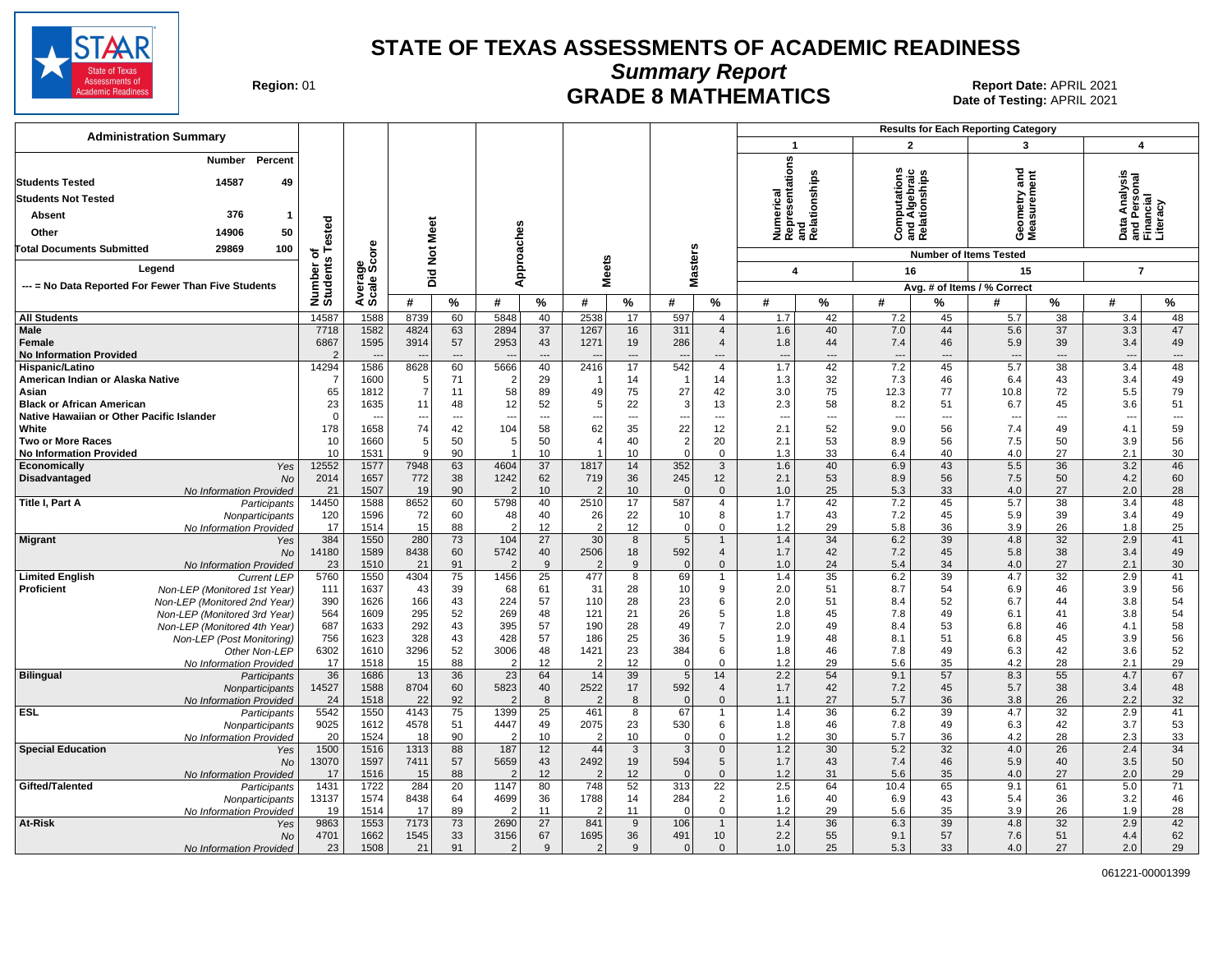

### **STATE OF TEXAS ASSESSMENTS OF ACADEMIC READINESS Combined Summary Report**

**Region: 01** 

**GRADE 5 READING** Report Date: APRIL 2021 **Date of Testing:**  APRIL 2021

|                                           | Legend<br>--- = No Data Reported For Fewer Than Five Students |                              | <b>STAAR</b> |            |                              | <b>STAAR Spanish</b>  |                 |                              | <b>TOTAL</b>   |                 |
|-------------------------------------------|---------------------------------------------------------------|------------------------------|--------------|------------|------------------------------|-----------------------|-----------------|------------------------------|----------------|-----------------|
|                                           |                                                               | Number of<br>Students Tested |              | Approaches | Number of<br>Students Tested | Approaches            |                 | Number of<br>Students Tested |                | Approaches      |
|                                           |                                                               |                              | #            | %          |                              | #                     | %               |                              | #              | %               |
| <b>All Students</b>                       |                                                               | 19347                        | 13022        | 67         | 1459                         | 1007                  | 69              | 20806                        | 14029          | 67              |
| <b>Male</b>                               |                                                               | 9851                         | 6268         | 64         | 752                          | 487                   | 65              | 10603                        | 6755           | 64              |
| <b>Female</b>                             |                                                               | 9495                         | 6754         | 71         | 705                          | 519                   | 74              | 10200                        | 7273           | 71              |
| <b>No Information Provided</b>            |                                                               | $\mathbf 1$                  |              | ---        | $\overline{2}$               |                       |                 | 3                            |                |                 |
| Hispanic/Latino                           |                                                               | 18666                        | 12501        | 67         | 1451                         | 1001                  | 69              | 20117                        | 13502          | 67              |
| American Indian or Alaska Native          |                                                               | 5                            | 1            | 20         | $\Omega$                     | ---                   | ---             | 5                            | 1              | 20              |
| Asian                                     |                                                               | 87                           | 80           | 92         | 0                            | ---                   | ---             | 87                           | 80             | 92              |
| <b>Black or African American</b>          |                                                               | 195                          | 131          | 67         | 0                            | ---                   | ---             | 195                          | 131            | 67              |
| Native Hawaiian or Other Pacific Islander |                                                               | 5                            | 3            | 60         | 0                            | ---                   | ---             | 5                            | 3              | 60              |
| White<br><b>Two or More Races</b>         |                                                               | 366<br>17                    | 288          | 79<br>94   | 4<br>$\mathbf 0$             | $\overline{a}$<br>--- | …<br>---        | 370<br>17                    | 291<br>16      | 79<br>94        |
| <b>No Information Provided</b>            |                                                               | 6                            | 16<br>2      | 33         | 4                            |                       |                 | 10                           | 5              | 50              |
| Economically                              | Yes                                                           | 16462                        | 10580        | 64         | 1412                         | 972                   | 69              | 17874                        | 11552          | 65              |
| <b>Disadvantaged</b>                      | <b>No</b>                                                     | 2876                         | 2438         | 85         | 44                           | 33                    | 75              | 2920                         | 2471           | 85              |
|                                           | No Information Provided                                       | 9                            | 4            | 44         | 3                            | ---                   | ---             | 12                           | 6              | 50              |
| Title I, Part A                           | Participants                                                  | 18364                        | 12368        | 67         | 1434                         | 992                   | 69              | 19798                        | 13360          | 67              |
|                                           | Nonparticipants                                               | 974                          | 650          | 67         | 22                           | 13                    | 59              | 996                          | 663            | 67              |
|                                           | No Information Provided                                       | 9                            | 4            | 44         | 3                            | $\overline{a}$        | ---             | 12                           | 6              | 50              |
| <b>Migrant</b>                            | Yes                                                           | 363                          | 174          | 48         | 34                           | $\overline{25}$       | 74              | 397                          | 199            | 50              |
|                                           | <b>No</b>                                                     | 18969                        | 12844        | 68         | 1418                         | 979                   | 69              | 20387                        | 13823          | 68              |
|                                           | No Information Provided                                       | 15                           | 4            | 27         | 7                            | 3                     | 43              | 22                           | $\overline{7}$ | 32              |
| <b>Limited English</b>                    | <b>Current LEP</b>                                            | 8350                         | 4734         | 57         | 1443                         | 998                   | 69              | 9793                         | 5732           | 59              |
| <b>Proficient</b>                         | Non-LEP (Monitored 1st Year)                                  | 181                          | 170          | 94         | 0                            | ---                   | ---             | 181                          | 170            | 94              |
|                                           | Non-LEP (Monitored 2nd Year)                                  | 504                          | 458          | 91         | 0                            | ---                   | ---             | 504                          | 458            | 91              |
|                                           | Non-LEP (Monitored 3rd Year)                                  | 330                          | 304          | 92         | 0                            | ---                   | ---             | 330                          | 304            | 92              |
|                                           | Non-LEP (Monitored 4th Year)                                  | 636                          | 590          | 93         | 0                            | $\overline{a}$        | ---             | 636                          | 590            | 93              |
|                                           | Non-LEP (Post Monitoring)                                     | 15                           | 13           | 87         | $\mathbf 0$                  | $\overline{a}$        | ---             | 15                           | 13             | 87              |
|                                           | Other Non-LEP<br>No Information Provided                      | 9315<br>16                   | 6746<br>7    | 72<br>44   | 13<br>3                      | $\overline{7}$<br>--- | 54<br>…         | 9328<br>19                   | 6753<br>9      | 72<br>47        |
| <b>Bilingual</b>                          | Participants                                                  | 6518                         | 3720         | 57         | 1394                         | 973                   | 70              | 7912                         | 4693           | 59              |
|                                           | Nonparticipants                                               | 12817                        | 9299         | 73         | 61                           | 31                    | 51              | 12878                        | 9330           | 72              |
|                                           | No Information Provided                                       | 12                           | 3            | 25         | 4                            | $\overline{a}$        | $\overline{a}$  | 16                           | 6              | 38              |
| <b>ESL</b>                                | Participants                                                  | 112                          | 60           | 54         | 4                            | $\overline{a}$        |                 | 116                          | 61             | 53              |
|                                           | Nonparticipants                                               | 19220                        | 12958        | 67         | 1448                         | 1002                  | 69              | 20668                        | 13960          | 68              |
|                                           | No Information Provided                                       | 15                           | 4            | 27         | 7                            | $\overline{4}$        | 57              | 22                           | 8              | 36              |
| <b>Special Education</b>                  | Yes                                                           | 2053                         | 516          | 25         | 122                          | 45                    | $\overline{37}$ | 2175                         | 561            | $\overline{26}$ |
|                                           | No                                                            | 17282                        | 12502        | 72         | 1331                         | 959                   | 72              | 18613                        | 13461          | 72              |
|                                           | No Information Provided                                       | 12                           | 4            | 33         | 6                            | 3                     | 50              | 18                           | 7              | 39              |
| Gifted/Talented                           | Participants                                                  | 2284                         | 2221         | 97         | 71                           | 71                    | 100             | 2355                         | 2292           | 97              |
|                                           | Nonparticipants                                               | 17050                        | 10798        | 63         | 1382                         | 933                   | 68              | 18432                        | 11731          | 64              |
|                                           | No Information Provided                                       | 13                           | 3            | 23         | 6                            | 3                     | 50              | 19                           | 6              | 32              |
| At-Risk                                   | Yes                                                           | 11263                        | 6113         | 54         | 1436                         | 993                   | 69              | 12699                        | 7106           | 56              |
|                                           | <b>No</b>                                                     | 8074                         | 6906         | 86         | 20                           | 12                    | 60              | 8094                         | 6918           | 85              |
|                                           | No Information Provided                                       | 10                           | 3            | 30         | 3                            | $\overline{a}$        | $\overline{a}$  | 13                           | 5              | 38              |